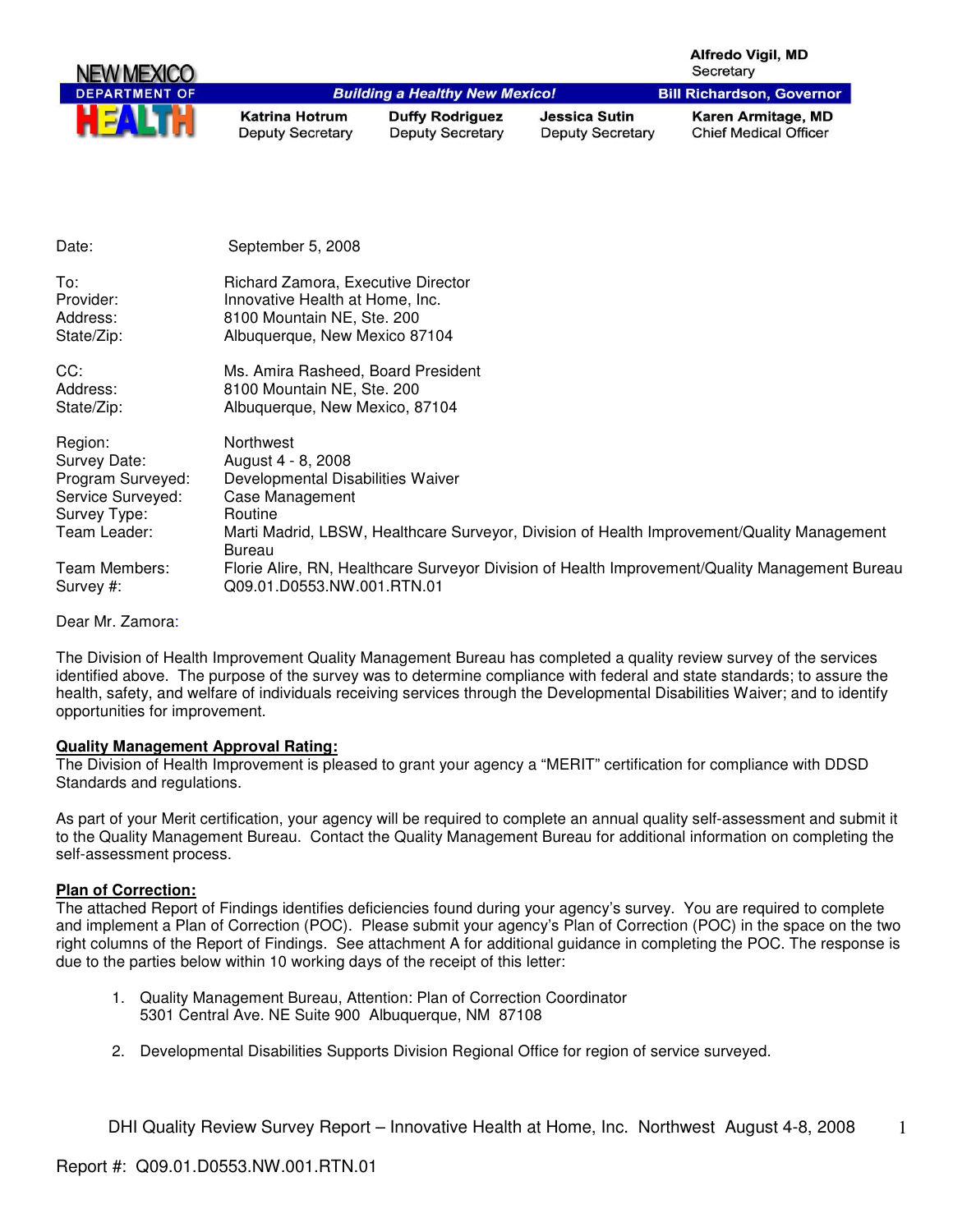Upon notification from QMB that your Plan of Correction has been approved, you must implement all remedies and corrective actions within 45 working days. If your plan of correction is denied, you must resubmit a revised plan ASAP for approval. All remedies must still be completed within 45 working days of the original submission.

Failure to submit, complete or implement your POC within the required time frames will result in the imposition of a \$200 per day Civil Monetary Penalty until it is received, completed and/or implemented.

#### **Request for Informal Reconsideration of Findings (IRF):**

If you disagree with a determination of noncompliance (finding) you have 10 working days upon receipt of this notice to request an IRF. Submit your request for an IRF in writing to:

> QMB Deputy Bureau Chief 5301 Central Ave NE Suite #900 Albuquerque, NM 87108 Attention: IRF request

A request for an IRF will not delay the implementation of your Plan of Correction which must be completed within 45 working days. Providers may not appeal the nature or interpretation of the standard or regulation, the team composition, sampling methodology or the Scope and Severity of the finding.

If the IRF approves the change or removal of a finding, you will be advised of any changes.

This IRF process is separate and apart from the Informal Dispute Resolution (IDR) and Fair Hearing Process for Sanctions from DOH.

Please call the Team Leader at 505-841-5831, if you have questions about the survey or the report. Thank you for your cooperation and for the work you perform.

Sincerely, N

Marti Madrid, LBSW Team Lead/Healthcare Surveyor Division of Health Improvement Quality Management Bureau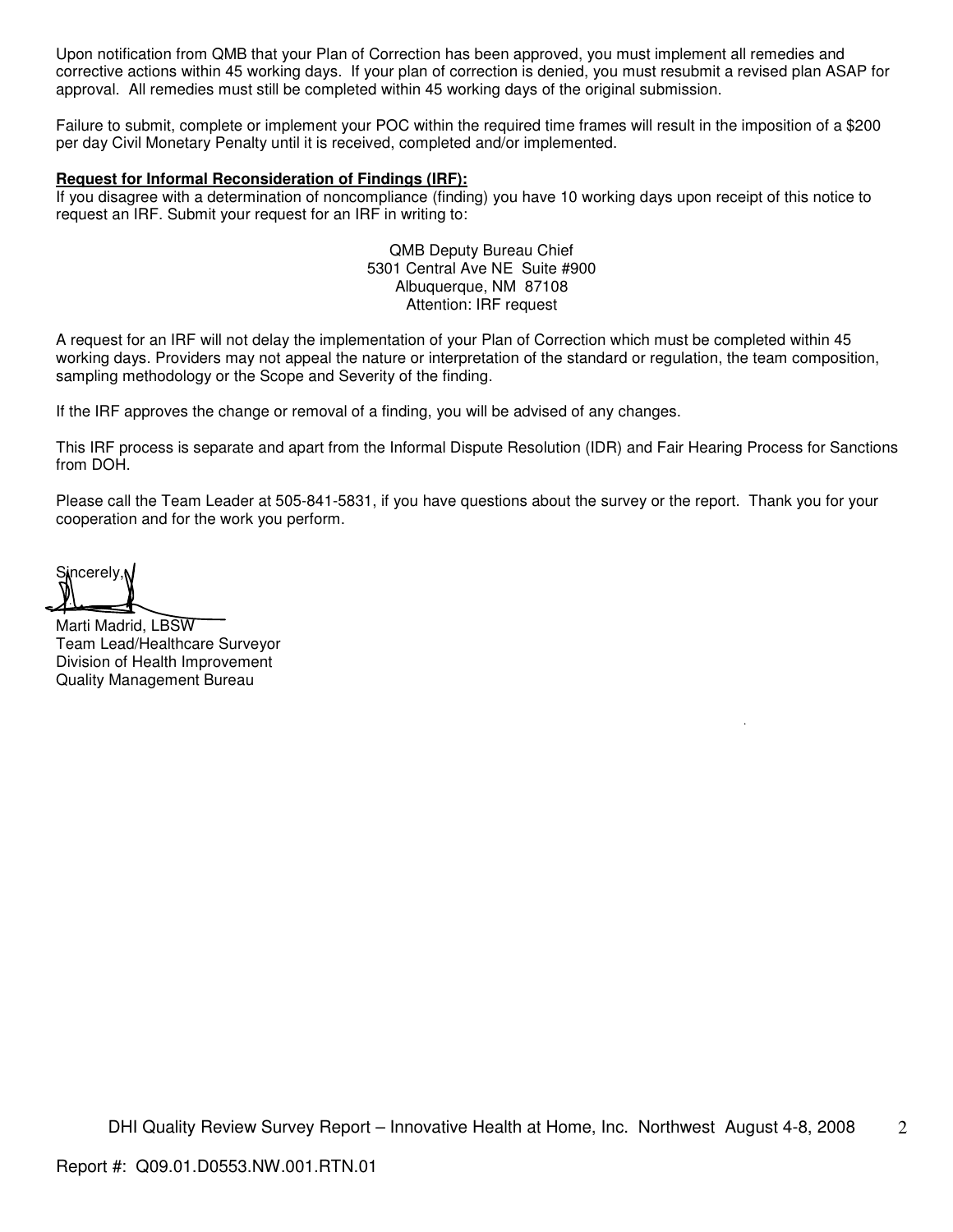| <b>Survey Process Employed:</b> |  |  |
|---------------------------------|--|--|
|---------------------------------|--|--|

| Entrance Conference Date:         | August 4, 2008                                                                                                               |  |
|-----------------------------------|------------------------------------------------------------------------------------------------------------------------------|--|
| Present:                          | <b>Innovative Health at Home</b><br>Joan Himel, Lead Case Manager                                                            |  |
|                                   | DOH/DHI/QMB<br>Marti Madrid, LBSW, Team Lead/Healthcare Surveyor<br>Florie Alire, RN, Healthcare Surveyor                    |  |
| Exit Conference Date:             | August 8, 2008                                                                                                               |  |
| Present:                          | <b>Innovative Health at Home</b><br>Richard Zamora, Executive Director<br>Scott Smith, Deputy Director                       |  |
|                                   | DOH/DHI/QMB<br>Marti Madrid, LBSW, Team Lead/Healthcare Surveyor<br>Cynthia Nielsen, MSN, Healthcare Surveyor                |  |
| Administrative Locations Visited  | Number:<br>1                                                                                                                 |  |
| <b>Total Sample Size</b>          | Number:<br>24                                                                                                                |  |
| Case Managers Interviewed         | Number:<br>5                                                                                                                 |  |
| Records Reviewed (Persons Served) | Number:<br>24                                                                                                                |  |
| Administrative Files Reviewed     | <b>Billing Records</b><br>٠<br>Incident Management Records<br><b>Personnel Files</b><br><b>Training Records</b><br>$\bullet$ |  |

- Agency Policy and Procedure
- Caregiver Criminal History Screening Records
- Employee Abuse Registry
- Quality Improvement/Quality Assurance Plan

CC: Distribution List: DOH - Division of Health Improvement

- DOH Developmental Disabilities Supports Division
- DOH Office of Internal Audit
	- HSD Medical Assistance Division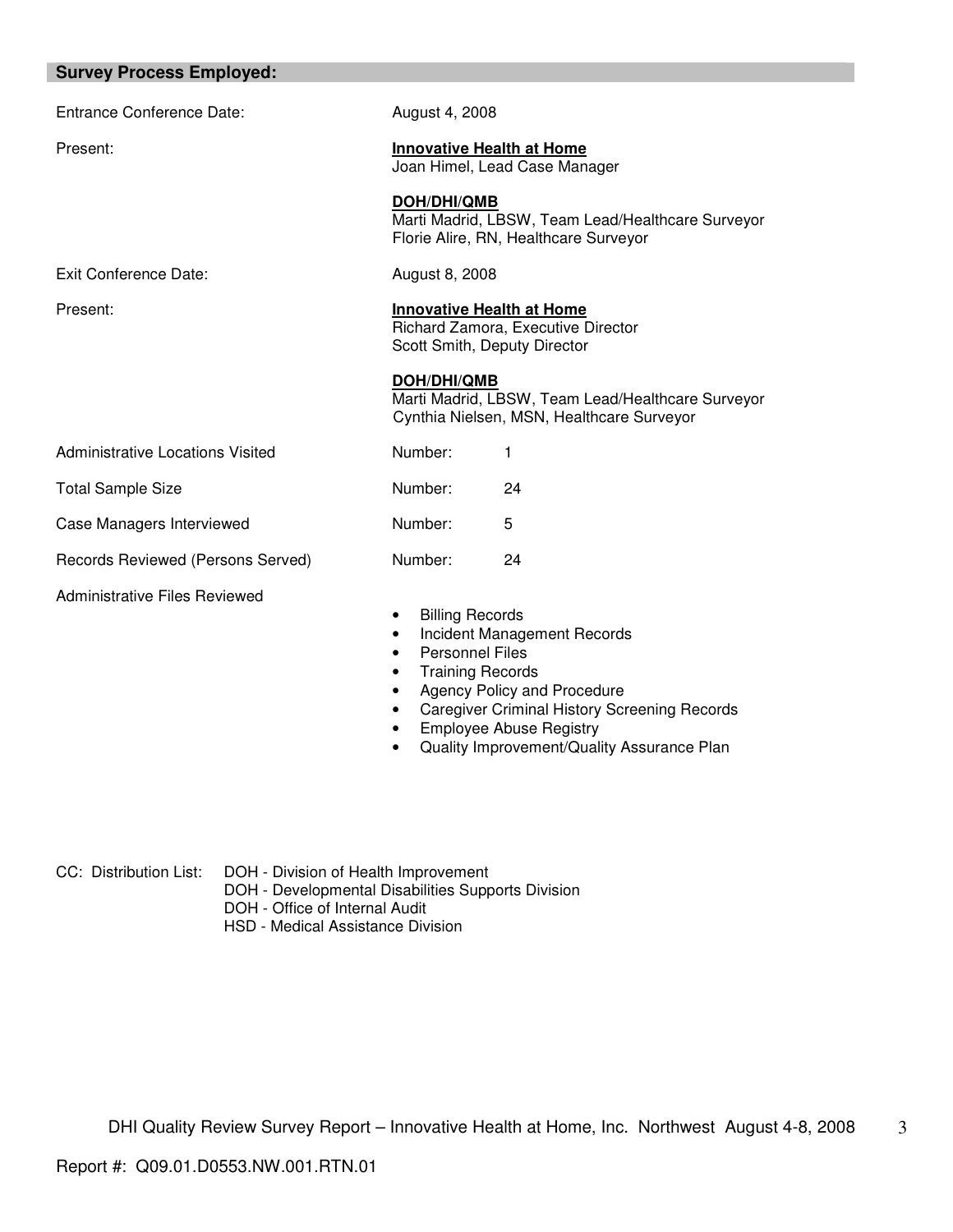# **Provider Instructions for Completing the QMB Plan of Correction (POC) Process**

- After a QMB Quality Review, your Survey Report will be sent to you via certified mail. You may request that it also be sent to you electronically by calling George Perrault, Plan of Correction Coordinator at 505-222-8624.
- Within 10 business days of the date you received your Survey Report, you must develop and send your Plan of Correction response to the QMB office. (Providers who do not pick up their mail will be referred to the Internal Review Committee [IRC]).
- For each Deficiency in your Survey Report, include specific information about HOW you will correct each Deficiency, WHO will fix each Deficiency ("Responsible Party"), and by WHEN ("Date Due").
- Your POC must not only address HOW, WHO and WHEN each Deficiency will be corrected, but must also address overall systemic issues to prevent the Deficiency from reoccurring, i.e., Quality Assurance (QA). Your description of your QA must include specifics about your selfauditing processes, such as HOW OFTEN you will self-audit, WHO will do it, and WHAT FORMS will be used.
- Corrective actions should be incorporated into your agency's Quality Assurance/Quality Improvement policies and procedures.
- You may send your POC response electronically to George.Perrault@state.nm.us, by fax (505- 841-5815), or by postal mail.
- Do not send supporting documentation to QMB until after your POC has been approved by QMB.
- QMB will notify you if your POC has been "Approved" or "Denied".
- Whether your POC is "Approved" or "Denied", you have a maximum of 45 business days to correct all survey Deficiencies from the date of receipt of your Survey Report. If your POC is "Denied" it must be revised and resubmitted ASAP, as the 45 working day limit is in effect. Providers whose revised POC is denied will be referred to the IRC.
- The POC must be completed on the official QMB Survey Report and Plan of Correction Form, unless approved in advance by the POC Coordinator.
- The following Deficiencies must be corrected within the deadlines below (after receipt of your Survey Report):

| $\circ$ CCHS and EAR:              | 10 working days |
|------------------------------------|-----------------|
| $\circ$ Medication errors:         | 10 working days |
| $\circ$ IMS system/training:       | 20 working days |
| $\circ$ ISP related documentation: | 30 working days |
| $\circ$ DDSD Training              | 45 working days |

- If you have questions about the POC process, call the QMB POC Coordinator, George Perrault at 505-222-8624 for assistance.
- For Technical Assistance (TA) in developing or implementing your POC, contact your local DDSD Regional Office.
- Once your POC has been approved by QMB, the POC may not be altered or the dates changed.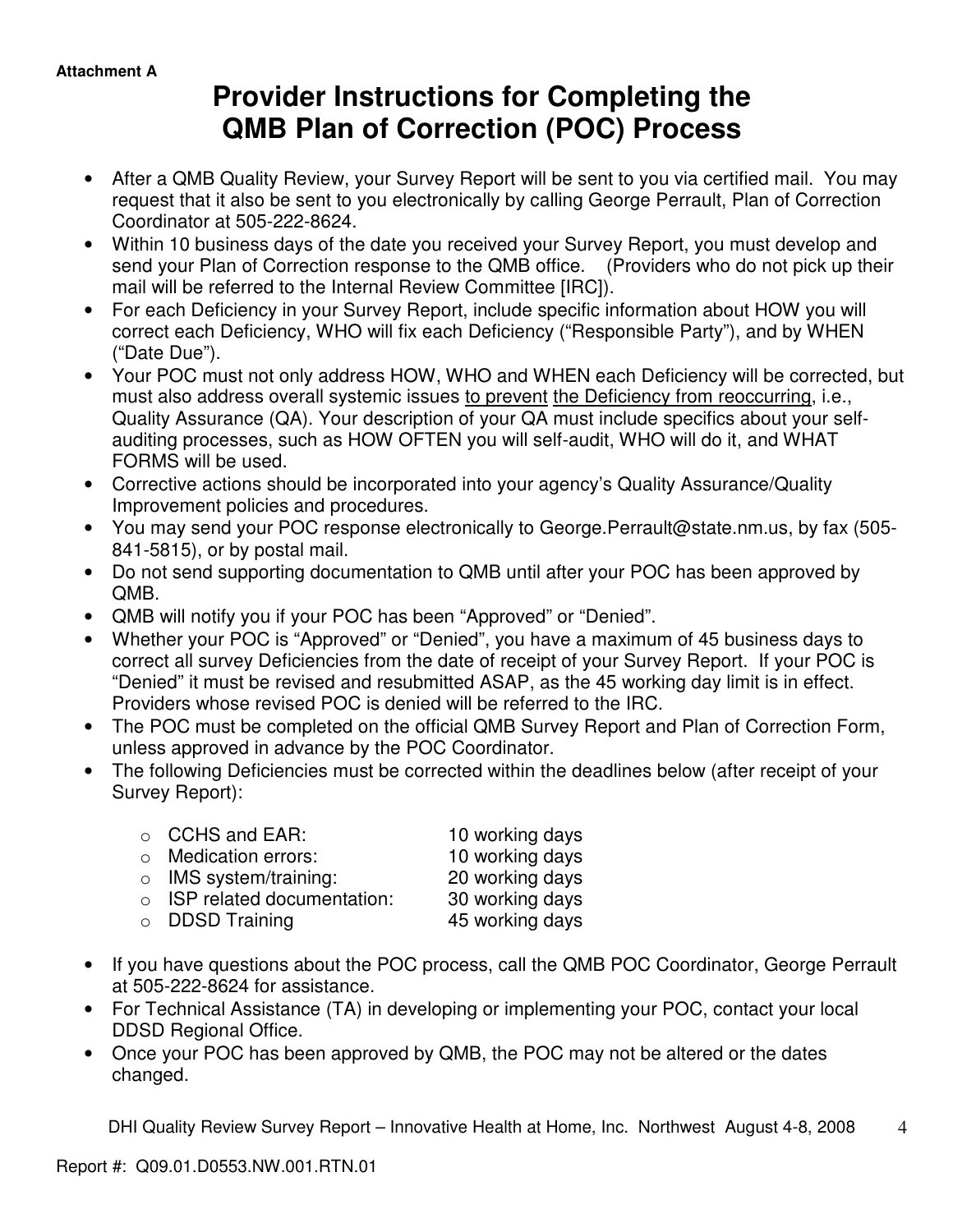- Requests for an extension or modification of your POC (post approval) must be made in writing and submitted to the POC Coordinator at QMB, and are approved on a case-by case basis.
- When submitting supporting documentation, organize your documents by Tag #s, and annotate or label each document using Individual #s.
- Do not submit original documents, copies are fine. Originals must be maintained in the agency/client file(s) as per DDSD Standards.
- Failure to submit, complete or implement your POC within the required timeframes will result in a referral to the IRC and the possible imposition of a \$200 per day Civil Monetary Penalty until it is received, completed and/or implemented.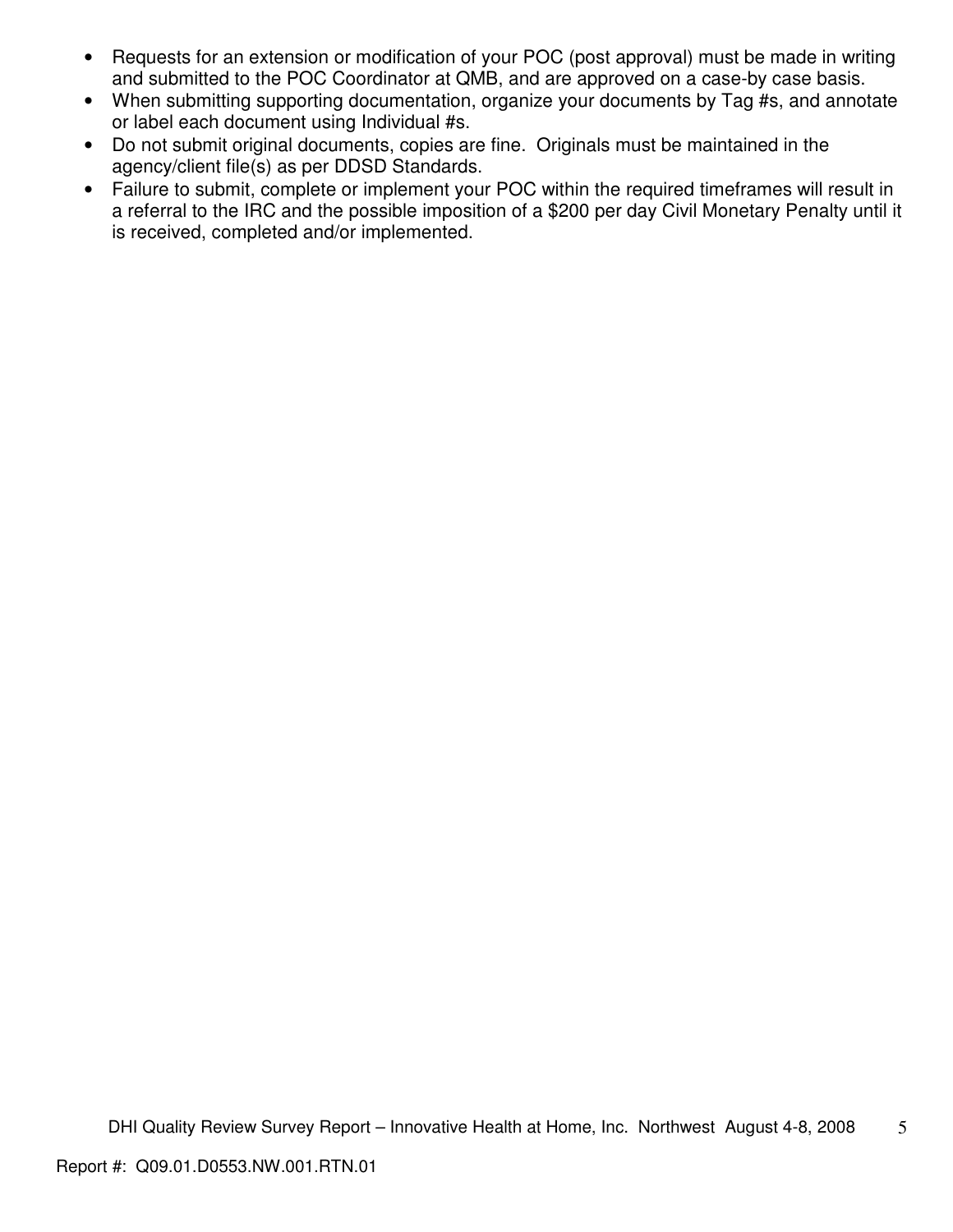# **QMB Scope and Severity Matrix of survey results**

Each deficiency in your Report of Findings is scored on a Scope and Severity Scale. The culmination of each deficiency's Scope and Severity is used to determine degree of compliance to standards and regulations and level of QMB Certification.

|                 |                      |                                                                |                                  | <b>SCOPE</b>                  |                                               |
|-----------------|----------------------|----------------------------------------------------------------|----------------------------------|-------------------------------|-----------------------------------------------|
|                 |                      |                                                                | <b>Isolated</b><br>$01\% - 15\%$ | <b>Pattern</b><br>$16% - 79%$ | <b>Widespread</b><br>$80\% - 100\%$           |
| <b>SEVERITY</b> | High Impact          | Immediate<br>Jeopardy to<br>individual health<br>and or safety | J.                               | K.                            | L.                                            |
|                 |                      | <b>Actual harm</b>                                             | G.                               | Н.                            | I.                                            |
|                 | Medium<br>Impact     | No Actual Harm<br><b>Potential for more</b>                    | D.                               | Е.                            | $F.$ (3 or more)                              |
|                 |                      | than minimal harm                                              | $D.$ (2 or less)                 |                               | <b>F.</b> (no conditions<br>of participation) |
|                 | <b>Impact</b><br>20M | No Actual Harm<br>Minimal potential<br>for harm.               | A.                               | Β.                            | C.                                            |

Scope and Severity Definitions:

## Key to Scope scale:

## Isolated:

A deficiency that is limited to 1% to 15% of the sample, usually impacting no more than one or two individuals in the sample.

## Pattern:

A deficiency that impacts a number or group of individuals from 16% to 79% of the sample is defined as a pattern finding. Pattern findings suggest the need for system wide corrective actions.

## Widespread:

A deficiency that impacts most or all (80% to 100%) of the individuals in the sample is defined as widespread or pervasive. Widespread findings suggest the need for system wide corrective actions as well as the need to implement a Continuous Quality Improvement process to improve or build infrastructure. Widespread findings must be referred to the Internal Review Committee for review and possible actions or sanctions.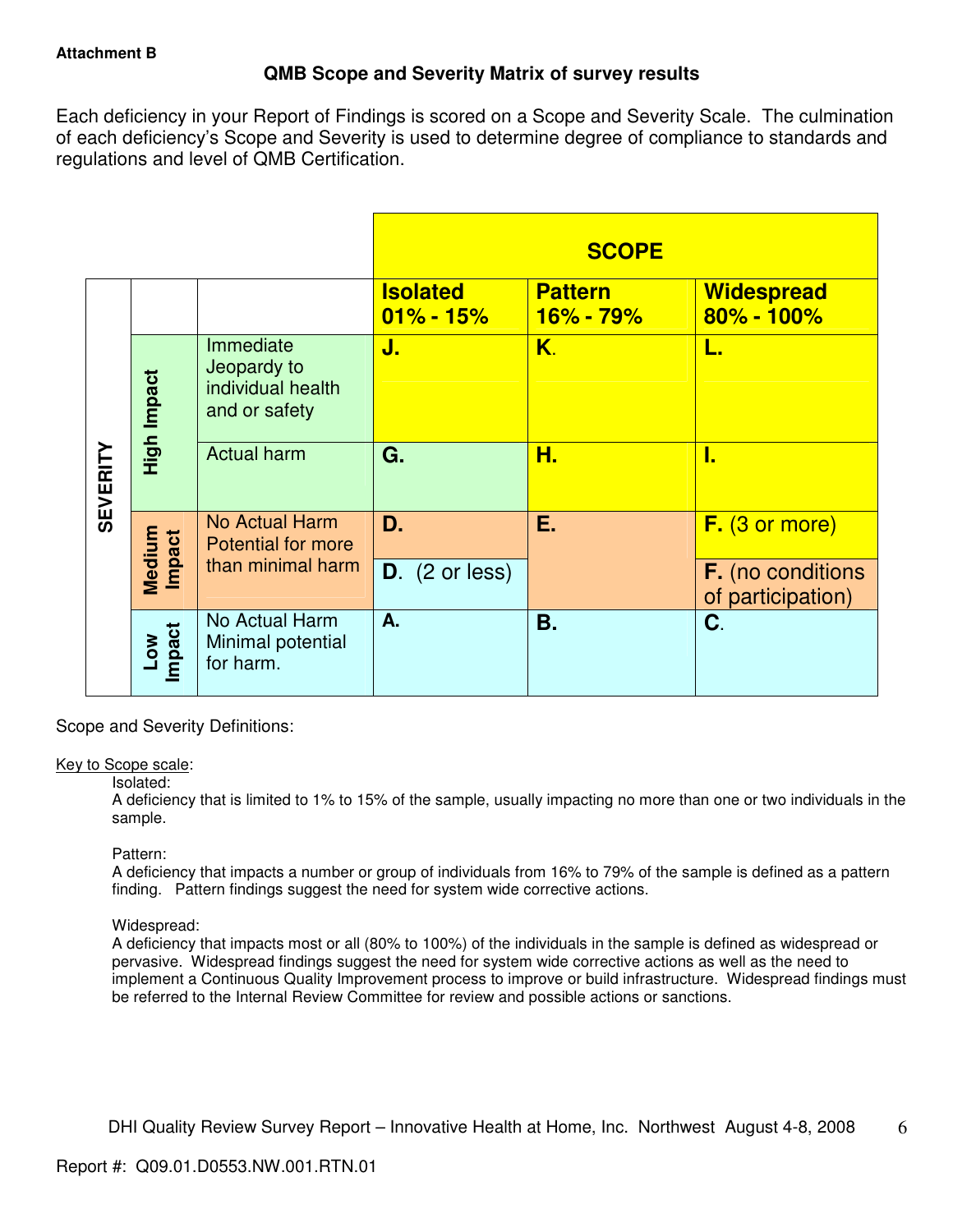#### Key to Severity scale:

Low Impact Severity: (Blue)

Low level findings have no or minimal potential for harm to an individual. Providers that have no findings above a "C" level may receive a "Quality" Certification approval rating from QMB.

#### Medium Impact Severity: (Tan)

Medium level findings have a potential for harm to an individual. Providers that have no findings above a "F" level and/or no more than two F level findings and no F level Conditions of Participation may receive a "Merit" Certification approval rating from QMB.

#### High Impact Severity: (Green or Yellow)

High level findings are when harm to an individual has occurred. Providers that have no findings above "I" level may only receive a "Standard" Approval rating from QMB and will be referred to the IRC.

#### High Impact Severity: (Yellow)

"J, K, and L" Level findings:

This is a finding of Immediate Jeopardy. If a provider is found to have "I" level findings or higher, with an outcome of Immediate Jeopardy, including repeat findings or Conditions of Participation they will be referred to the Internal Review Committee.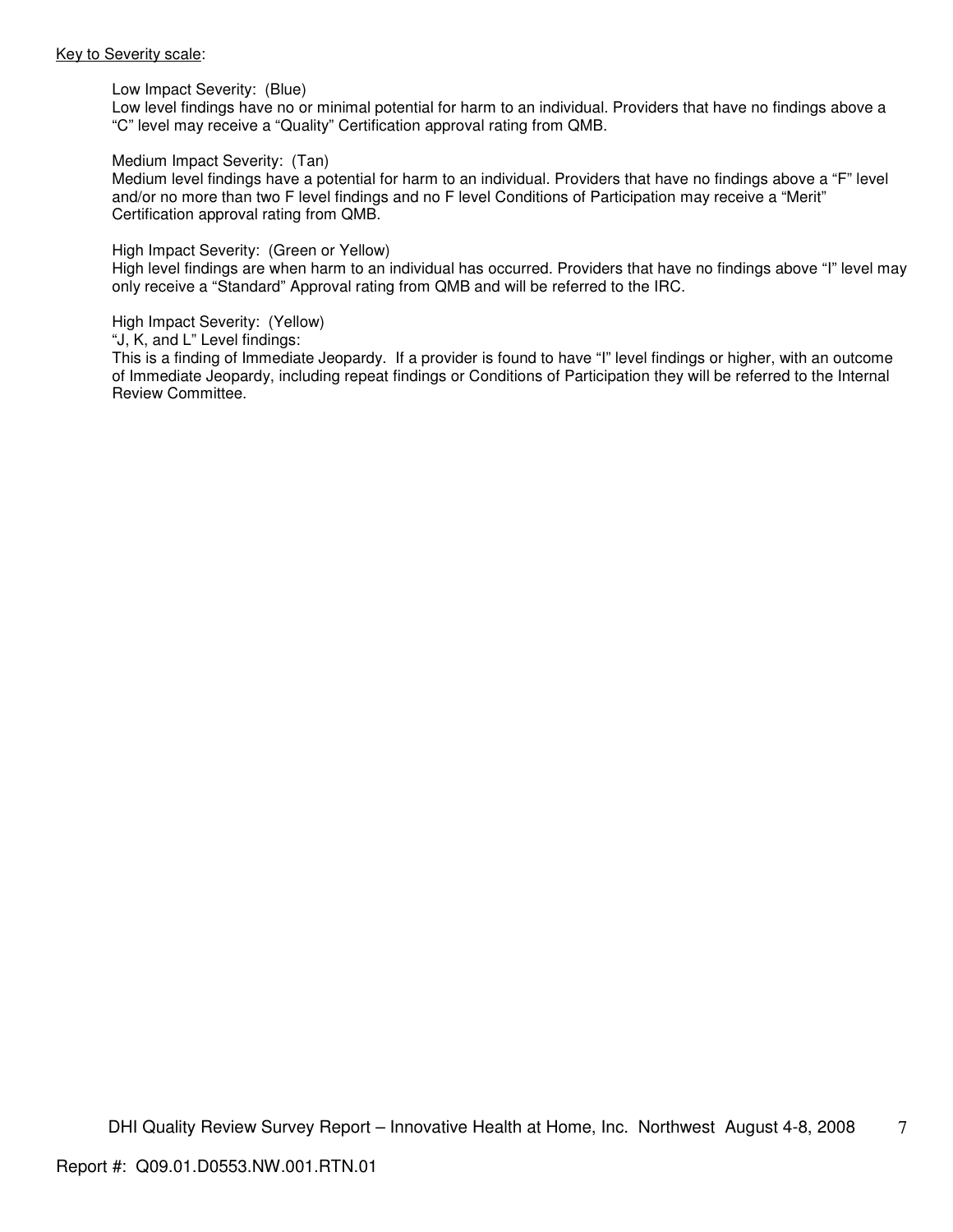## **Guidelines for the Provider Informal Reconsideration of Finding (IRF) Process**

## **Introduction:**

Throughout the process, surveyors are openly communicating with providers. Open communication means that surveyors have clarified issues and/or requested missing information before completing the review. Regardless, there may still be instances where the provider disagrees with a specific finding.

To informally dispute a finding the provider must request in writing an Informal Reconsideration of the Finding (IRF) to the QMB Deputy Bureau Chief **within 10 working days** of receipt of the final report.

The written request for an IRF must be completed on the **QMB Request for Informal Reconsideration of Finding Form** (available on the QMB website) and must specify in detail the request for reconsideration and why the finding is inaccurate. The **IRF request must include all supporting documentation or evidence that was not previously reviewed during the survey process.** 

## **The following limitations apply to the IRF process:**

- The request for an IRF and all supporting evidence must be received in 10 days.
- Findings based on evidence requested during the survey and not provided may not be subject to reconsideration.
- The supporting documentation must be new evidence not previously reviewed by the survey team.
- Providers must continue to complete their plan of correction during the IRF process
- Providers may not request an IRF to challenge the Scope and Severity of a finding.
- Providers may not request an IRF to challenge the sampling methodology.
- Providers may not request an IRF based on disagreement with the nature of the standard or regulation.
- Providers may not request an IRF to challenge the team composition
- Providers may not request an IRF to challenge the QMB Quality Approval Rating and the length of their DDSD provider contract.

## **A Provider forfeits the right to an IRF if the request is not made within 10 working days of receiving the report and does not include all supporting documentation or evidence to show compliance with the standards and regulations.**

QMB has 30 working days to complete the review and notify the provider of the decision. The request will be reviewed by the IRF committee. The Provider will be notified in writing of the ruling, no face to face meeting will be conducted.

When a Provider requests that a finding be reconsidered, it does not stop or delay the Plan of Correction process. **Providers must continue to complete the Plan of Correction, including the finding in dispute regardless of the IRF status.** If a finding is successfully reconsidered, it will be noted and will be removed or modified from the report. It should be noted that in some cases a Plan of Correction may be completed prior to the IRF process being completed. The provider will be notified in writing on the decisions of the IRF committee.

## **Administrative Review Process:**

If a Provider desires to challenge the decision of the IRF committee they may request an Administrative Review by the DHI and DDSD Director. The Request must be made in writing to the QMB Bureau Chief and received within 5 days of notification from the IRF decision.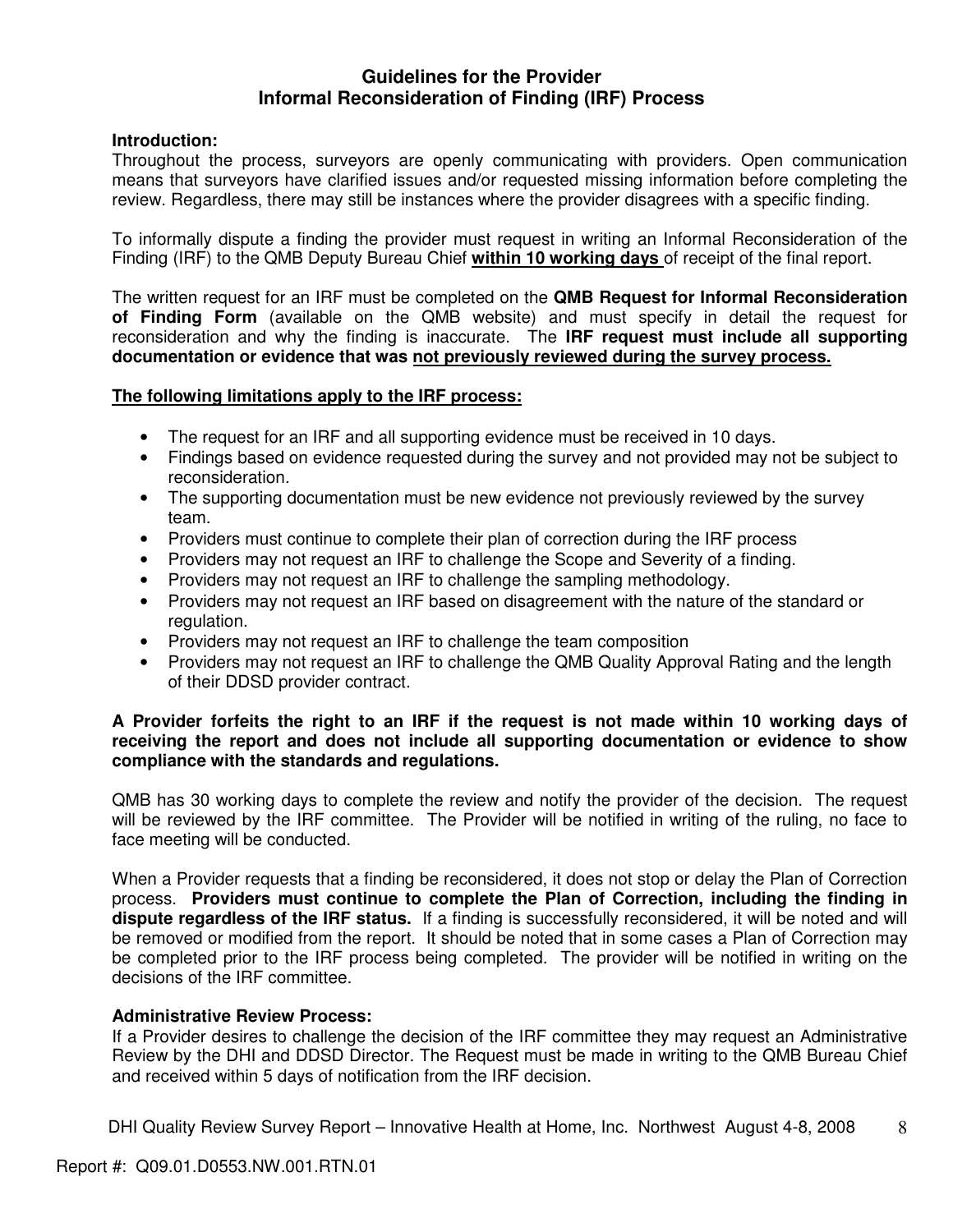## **Regarding IRC Sanctions:**

The Informal Reconsideration of the Finding process is a separate process specific to QMB Survey Findings and should not be confused with any process associated with IRC Sanctions.

If a Provider desires to Dispute or Appeal an IRC Sanction that is a separate and different process. Providers may choose the Informal Dispute Resolution Process or the Formal Medicaid Fair Hearing Process to dispute or appeal IRC sanctions, please refer to the DOH Sanction policy and section 39 of the provider contract agreement.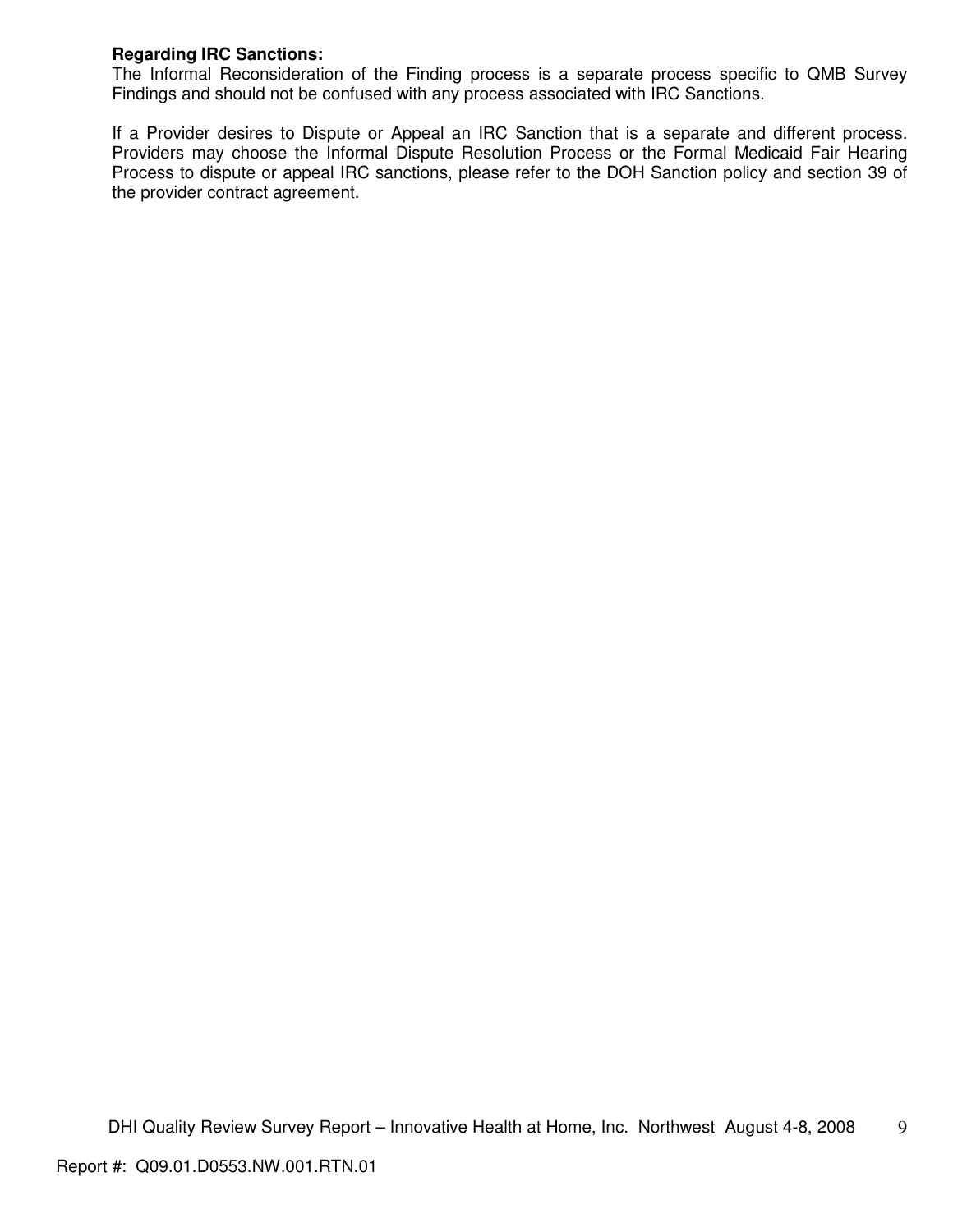| Agency:          | Innovative Health at Home, Incorporated - Northwest Region |
|------------------|------------------------------------------------------------|
| Program:         | Developmental Disabilities Waiver                          |
| Service:         | Case Management                                            |
| Monitoring Type: | Routine                                                    |
| Date of Survey:  | <b>August 4-8, 2008</b>                                    |

| <b>Statute</b>                                          | <b>Deficiency</b>                                | <b>Agency Plan of Correction and</b> | <b>Date Due</b> |
|---------------------------------------------------------|--------------------------------------------------|--------------------------------------|-----------------|
|                                                         |                                                  | <b>Responsible Party</b>             |                 |
| Tag #1A08 Agency Case File                              | <b>Scope and Severity Rating: B</b>              |                                      |                 |
| Developmental Disabilities (DD) Waiver Service          | Based on record review, the Agency failed to     |                                      |                 |
| Standards effective 4/1/2007                            | maintain at the administrative office a          |                                      |                 |
| <b>CHAPTER 1 II. PROVIDER AGENCY</b>                    | confidential case file for 13 of 24 individuals. |                                      |                 |
| <b>REQUIREMENTS:</b> The objective of these             |                                                  |                                      |                 |
| standards is to establish Provider Agency policy,       | Review of the Agency individual case files       |                                      |                 |
| procedure and reporting requirements for DD             | indicated the following items were missing,      |                                      |                 |
| Medicaid Waiver program. These requirements             | incomplete or not current:                       |                                      |                 |
| apply to all such Provider Agency staff, whether        |                                                  |                                      |                 |
| directly employed or subcontracting with the            | Annual ISP (#8)<br>$\bullet$                     |                                      |                 |
| Provider Agency. Additional Provider Agency             |                                                  |                                      |                 |
| requirements and personnel qualifications may           | Addendum A (#2 & 15)                             |                                      |                 |
| be applicable for specific service standards.           |                                                  |                                      |                 |
| D. Provider Agency Case File for the                    | Health Assessment Tool (#15)                     |                                      |                 |
| <b>Individual:</b> All Provider Agencies shall maintain |                                                  |                                      |                 |
| at the administrative office a confidential case        | Behavioral Support Plan (#10, 15 & 21)           |                                      |                 |
| file for each individual. Case records belong to        |                                                  |                                      |                 |
| the individual receiving services and copies shall      | Speech Therapy Plan (# 21 & 23)<br>$\bullet$     |                                      |                 |
| be provided to the receiving agency whenever            |                                                  |                                      |                 |
| an individual changes providers. The record             | Nutritional Evaluation (#1)                      |                                      |                 |
| must also be made available for review when             |                                                  |                                      |                 |
| requested by DOH, HSD or federal government             | Crisis Plan                                      |                                      |                 |
| representatives for oversight purposes. The             | $\circ$<br>Seizure (#23)                         |                                      |                 |
| individual's case file shall include the following      |                                                  |                                      |                 |
| requirements:                                           | Hearing exam (#6, 7, 8 & 17)                     |                                      |                 |
| Emergency contact information,<br>(1)                   |                                                  |                                      |                 |
| including the individual's address, telephone           | Dental exam (#7, 8, 21 & 23)                     |                                      |                 |
| number, names and telephone numbers of                  |                                                  |                                      |                 |
| relatives, or guardian or conservator, physician's      | Vision exam (#1, 3, 17, 18 & 19)<br>$\bullet$    |                                      |                 |
| name(s) and telephone number(s), pharmacy               |                                                  |                                      |                 |
| name, address and telephone number, and                 | Annual Labs-Anticonvulsants (#1)                 |                                      |                 |
| health plan if appropriate;                             |                                                  |                                      |                 |
| The individual's complete and current<br>(2)            |                                                  |                                      |                 |
|                                                         | Bone Density (#1 & 10)                           |                                      |                 |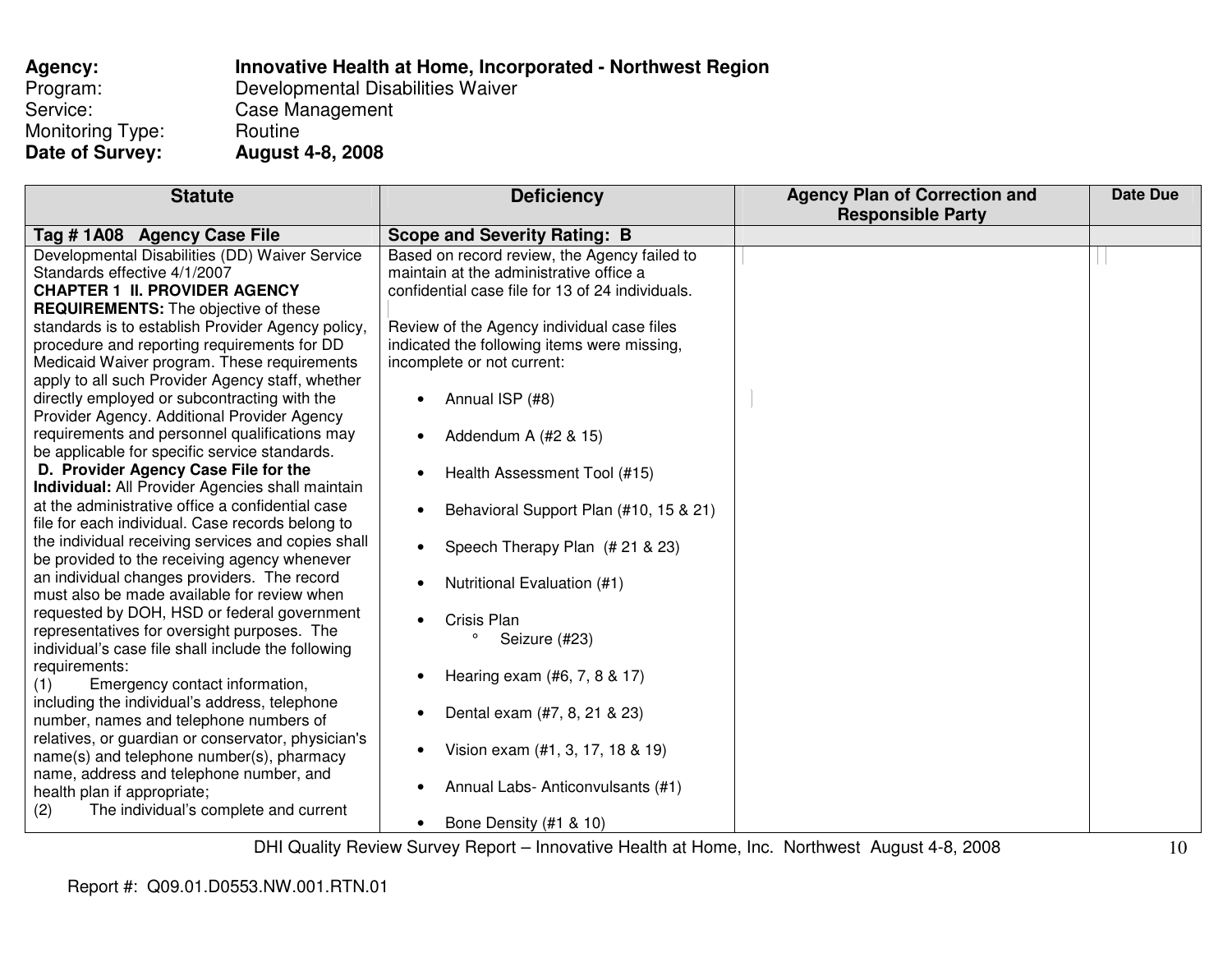| ISP, with all supplemental plans specific to the   |  |  |
|----------------------------------------------------|--|--|
| individual, and the most current completed         |  |  |
| Health Assessment Tool (HAT);                      |  |  |
| Progress notes and other service<br>(3)            |  |  |
| delivery documentation;                            |  |  |
| Crisis Prevention/Intervention Plans, if<br>(4)    |  |  |
| there are any for the individual;                  |  |  |
| A medical history, which shall include at<br>(5)   |  |  |
| least demographic data, current and past           |  |  |
| medical diagnoses including the cause (if          |  |  |
| known) of the developmental disability,            |  |  |
| psychiatric diagnoses, allergies (food,            |  |  |
| environmental, medications), immunizations, and    |  |  |
| most recent physical exam;                         |  |  |
| When applicable, transition plans<br>(6)           |  |  |
|                                                    |  |  |
| completed for individuals at the time of discharge |  |  |
| from Fort Stanton Hospital or Los Lunas Hospital   |  |  |
| and Training School; and                           |  |  |
| Case records belong to the individual<br>(7)       |  |  |
| receiving services and copies shall be provided    |  |  |
| to the individual upon request.                    |  |  |
| The receiving Provider Agency shall be<br>(8)      |  |  |
| provided at a minimum the following records        |  |  |
| whenever an individual changes provider            |  |  |
| agencies:                                          |  |  |
| (a) Complete file for the past 12 months;          |  |  |
| (b) ISP and quarterly reports from the current     |  |  |
| and prior ISP year;                                |  |  |
| (c) Intake information from original admission     |  |  |
| to services; and                                   |  |  |
| (d) When applicable, the Individual Transition     |  |  |
| Plan at the time of discharge from Los             |  |  |
| Lunas Hospital and Training School or Ft.          |  |  |
| Stanton Hospital.                                  |  |  |
|                                                    |  |  |
|                                                    |  |  |
|                                                    |  |  |
|                                                    |  |  |
|                                                    |  |  |
|                                                    |  |  |
|                                                    |  |  |
|                                                    |  |  |
|                                                    |  |  |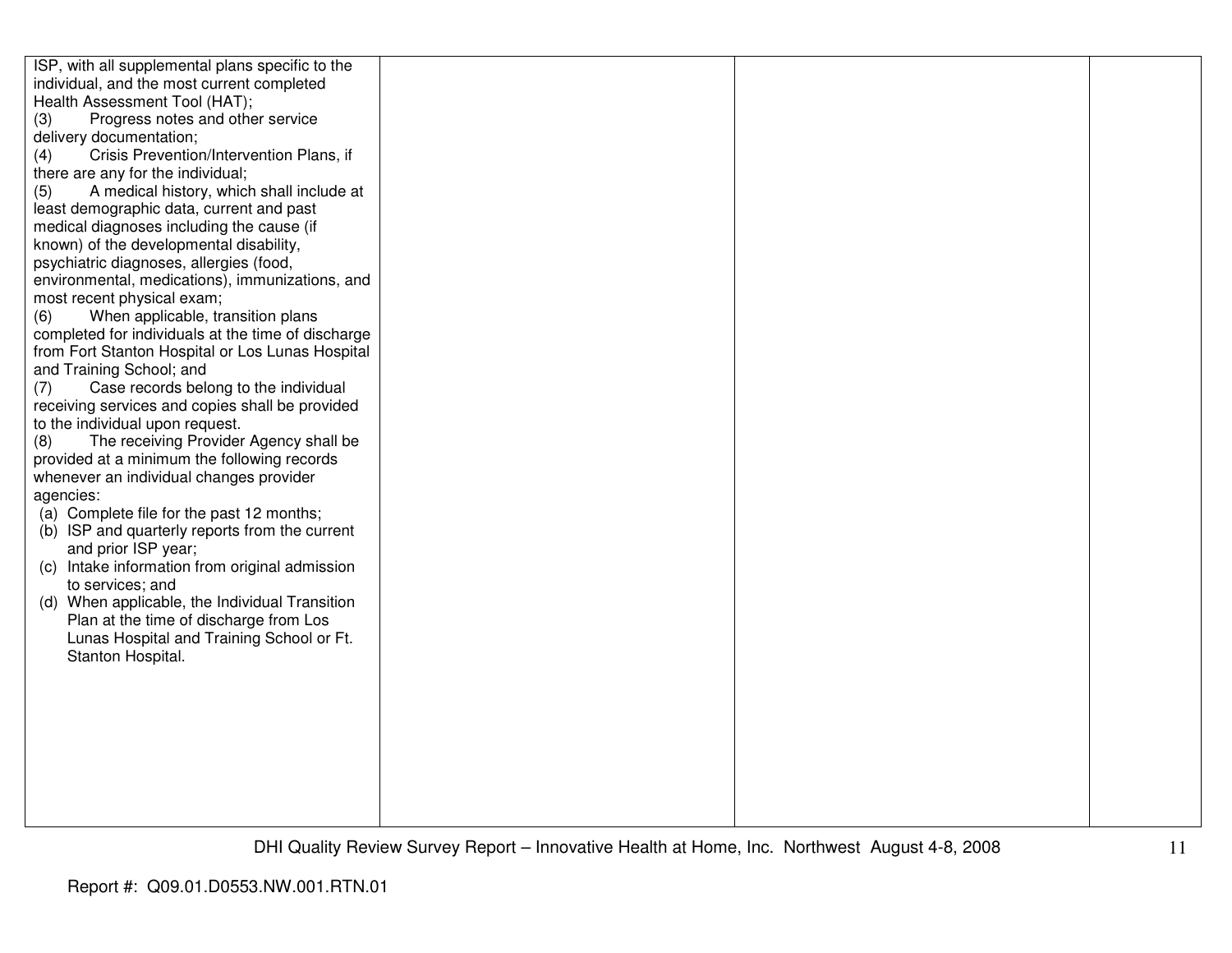| Tag #1A28 (CoP) Incident Mgt. System                                                            | <b>Scope and Severity Rating: F</b>              |  |
|-------------------------------------------------------------------------------------------------|--------------------------------------------------|--|
| NMAC 7.1.13.10                                                                                  | Based on record review the Agency failed to      |  |
| <b>INCIDENT MANAGEMENT SYSTEM</b>                                                               | provide documentation indicating consumer,       |  |
| <b>REQUIREMENTS:</b>                                                                            | family members, or legal guardians had received  |  |
| General: All licensed health care<br>А.                                                         | an orientation packet including incident         |  |
| facilities and community based service providers                                                | management system policies and procedural        |  |
| shall establish and maintain an incident                                                        | information concerning the reporting of abuse,   |  |
| management system, which emphasizes the                                                         | neglect or exploitation for 24of 24 individuals. |  |
| principles of prevention and staff involvement.                                                 |                                                  |  |
| The licensed health care facility or community                                                  | • Parent/Guardian Abuse, Neglect &               |  |
| based service provider shall ensure that the                                                    | Exploitation Training (#1, 2, 3, 4, 5, 6, 7, 8,  |  |
| incident management system policies and                                                         | 9, 10, 11, 12, 13, 14, 15, 16, 17, 18, 19, 20,   |  |
| procedures requires all employees to be                                                         | 21, 22, 23 & 24)                                 |  |
| competently trained to respond to, report, and                                                  |                                                  |  |
| document incidents in a timely and accurate                                                     |                                                  |  |
| manner.                                                                                         |                                                  |  |
| Ε.<br><b>Consumer and Guardian Orientation</b>                                                  |                                                  |  |
| Packet: Consumers, family members and legal                                                     |                                                  |  |
| guardians shall be made aware of and have                                                       |                                                  |  |
| available immediate accessibility to the licensed                                               |                                                  |  |
| health care facility and community based service                                                |                                                  |  |
| provider incident reporting processes. The                                                      |                                                  |  |
| licensed health care facility and community                                                     |                                                  |  |
| based service provider shall provide consumers,                                                 |                                                  |  |
| family members or legal guardians an orientation                                                |                                                  |  |
| packet to include incident management systems<br>policies and procedural information concerning |                                                  |  |
| the reporting of abuse, neglect or                                                              |                                                  |  |
| misappropriation. The licensed health care                                                      |                                                  |  |
| facility and community based service provider                                                   |                                                  |  |
| shall include a signed statement indicating the                                                 |                                                  |  |
| date, time, and place they received their                                                       |                                                  |  |
| orientation packet to be contained in the                                                       |                                                  |  |
| consumer's file. The appropriate consumer,                                                      |                                                  |  |
| family member or legal guardian shall sign this at                                              |                                                  |  |
| the time of orientation.                                                                        |                                                  |  |
|                                                                                                 |                                                  |  |
|                                                                                                 |                                                  |  |
|                                                                                                 |                                                  |  |
|                                                                                                 |                                                  |  |
|                                                                                                 |                                                  |  |
|                                                                                                 |                                                  |  |
|                                                                                                 |                                                  |  |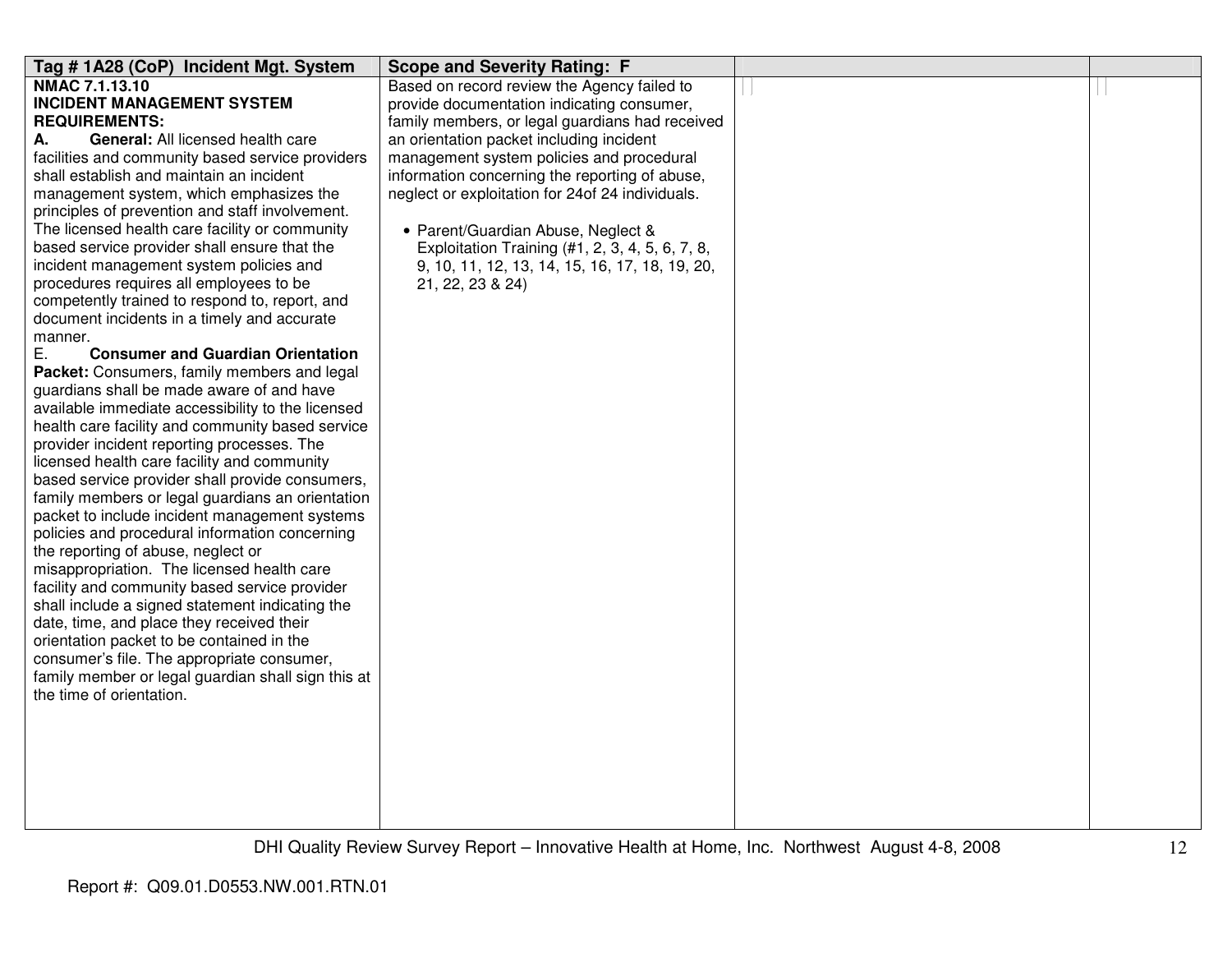| Tag # 4C04 - Assessment Activities                                                                                                                                                                                                                                                                                                                                                                                                                                                                                                                                                                                                                                                                                                                                                                                                                                                                                                                                                                               | <b>Scope and Severity Rating: E</b>                                                                                                                                                                                                    |  |
|------------------------------------------------------------------------------------------------------------------------------------------------------------------------------------------------------------------------------------------------------------------------------------------------------------------------------------------------------------------------------------------------------------------------------------------------------------------------------------------------------------------------------------------------------------------------------------------------------------------------------------------------------------------------------------------------------------------------------------------------------------------------------------------------------------------------------------------------------------------------------------------------------------------------------------------------------------------------------------------------------------------|----------------------------------------------------------------------------------------------------------------------------------------------------------------------------------------------------------------------------------------|--|
| Developmental Disabilities (DD) Waiver Service<br>Standards effective 4/1/2007<br><b>CHAPTER 4 III. CASE MANAGEMENT</b><br><b>SERVICE REQUIREMENTS</b>                                                                                                                                                                                                                                                                                                                                                                                                                                                                                                                                                                                                                                                                                                                                                                                                                                                           | Based on record review the agency failed to<br>complete and compile the elements of the Long<br>Term Care Assessment Abstract packet for 7 of<br>24 agency files.                                                                      |  |
| <b>B. Case Management Assessment</b><br>Activities: Assessment activities shall include<br>but are not limited to the following requirements:<br>(1) Complete and compile the elements of the<br>Long Term Care Assessment Abstract (LTCAA)<br>packet to include:<br>(a) LTCAA form (MAD 378);<br>(b) Comprehensive Individual Assessment<br>(CIA);<br>(c) Current physical exam and<br>medical/clinical history;<br>(d) Norm-referenced adaptive behavioral<br>assessment; and<br>(e) A copy of the Allocation Letter (initial<br>submission only).<br>(2) Prior to service delivery, obtain a copy of<br>the Medical Assistant Worker (MAW) letter to<br>verify that the county Income Support Division<br>(ISD) office of the Human Services Department<br>(HSD) has completed a determination that the<br>individual meets financial and medical eligibility<br>to participate in the DD Waiver program.<br>(3) Provide a copy of the MAW letter to service<br>providers listed on the ISP budget (MAD 046). | The following items were missing, not current or<br>not found:<br>Level of Care $(#9 & 16)$<br>$\bullet$<br>Client Individual Assessment (#16)<br>$\bullet$<br>Annual Physical (#8 & 16)<br>$\bullet$<br>MAW Letter (# 1, 13, 22 & 23) |  |
|                                                                                                                                                                                                                                                                                                                                                                                                                                                                                                                                                                                                                                                                                                                                                                                                                                                                                                                                                                                                                  |                                                                                                                                                                                                                                        |  |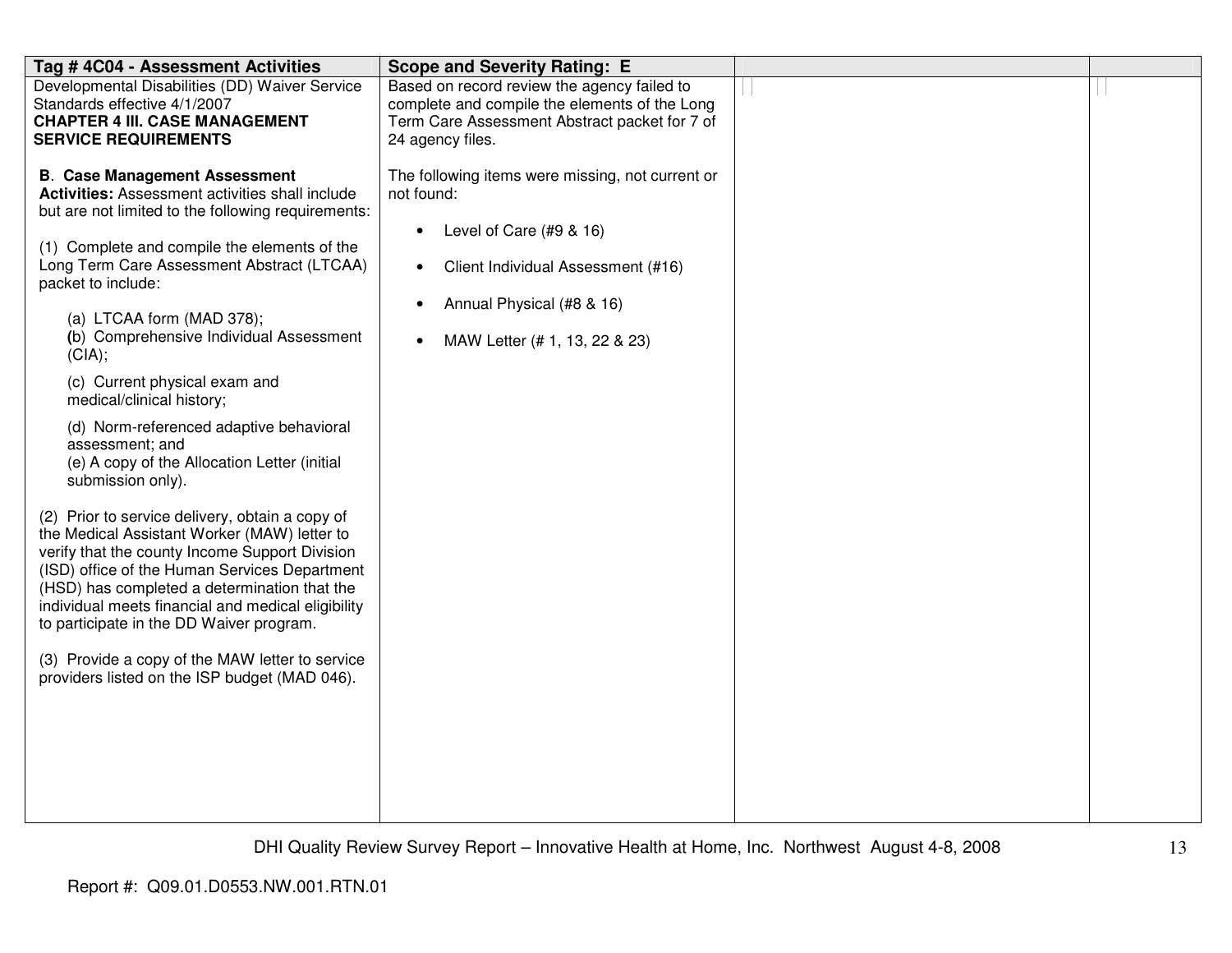| Tag #4C09 - Secondary FOC                                                                                                                                                                                                                                                                                                                                                                                                            | <b>Scope and Severity Rating: A</b>                                                                                         |  |
|--------------------------------------------------------------------------------------------------------------------------------------------------------------------------------------------------------------------------------------------------------------------------------------------------------------------------------------------------------------------------------------------------------------------------------------|-----------------------------------------------------------------------------------------------------------------------------|--|
| Developmental Disabilities (DD) Waiver Service<br>Standards effective 4/1/2007<br><b>CHAPTER 4 III. CASE MANAGEMENT</b><br><b>SERVICE REQUIREMENTS</b>                                                                                                                                                                                                                                                                               | Based on record review, the Agency failed to<br>maintain a current Secondary Freedom of<br>Choices for 1 of 24 individuals. |  |
| G. Secondary Freedom of Choice Process                                                                                                                                                                                                                                                                                                                                                                                               | The following items were not found:                                                                                         |  |
| (1) The Case Management Provider Agency<br>will ensure that it maintains a current<br>Secondary Freedom of Choice (FOC) form<br>that includes all service providers offering<br>services in that region.                                                                                                                                                                                                                             | • Secondary Freedom of Choices<br>$\circ$<br>Supported Living (#23)<br>$\circ$<br>Adult Day Habilitation (#23)              |  |
| (2) The Case Manager will present the<br>Secondary FOC form to the individual or<br>authorized representative for selection of<br>direct service providers.                                                                                                                                                                                                                                                                          |                                                                                                                             |  |
| (3) At least annually, at the time rights and<br>responsibilities are reviewed, individuals<br>and guardians served will be reminded that<br>they may change providers at any time, as<br>well as change types of services. At this<br>time, Case Managers shall offer to review<br>the current Secondary FOC list with<br>individuals and guardians served. If they<br>are interested in changing, a new FOC shall<br>be completed. |                                                                                                                             |  |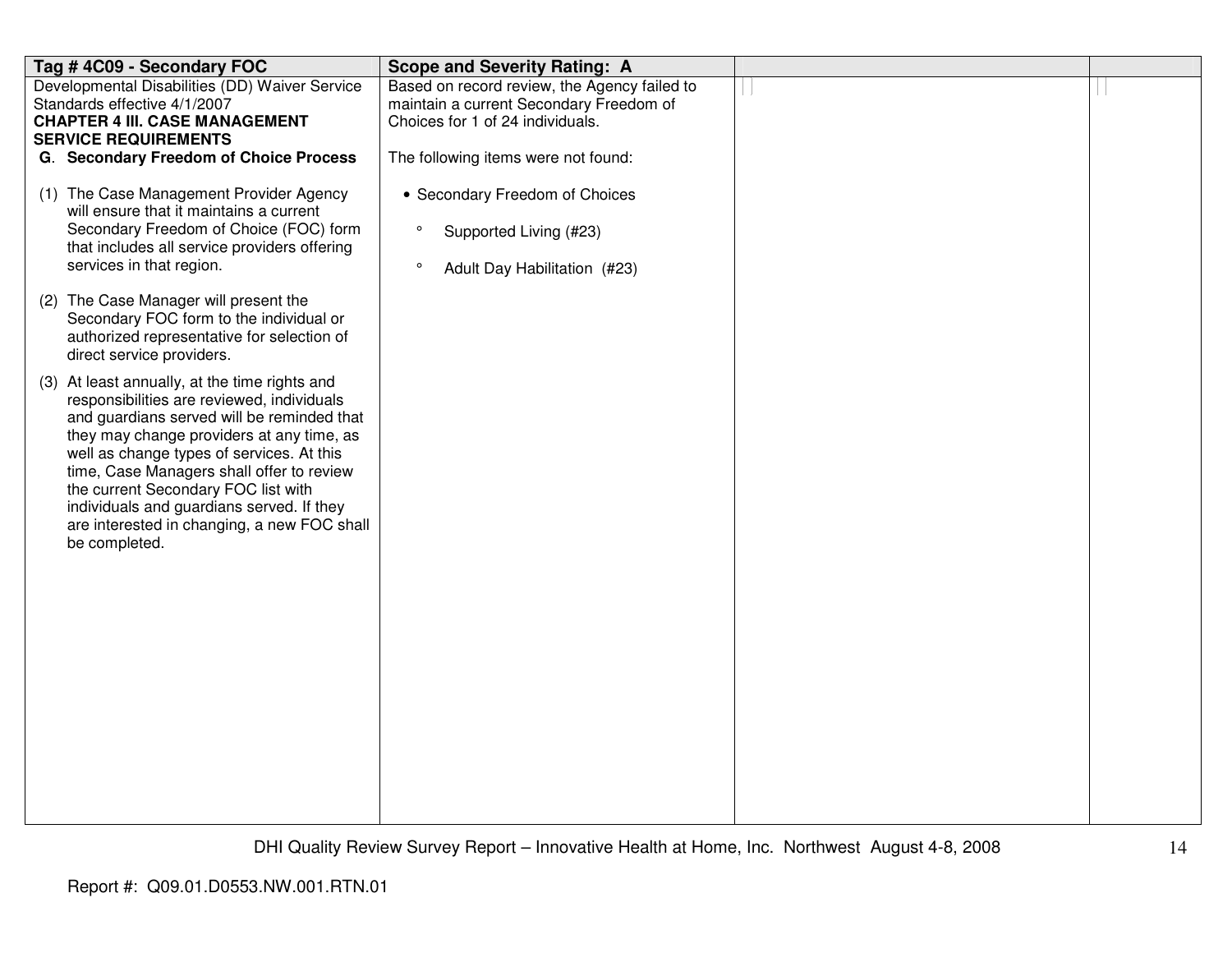| Tag #4C12 - Monitoring & Eval. of Serv.             | <b>Scope and Severity Rating: A</b>               |  |
|-----------------------------------------------------|---------------------------------------------------|--|
| Developmental Disabilities (DD) Waiver Service      | Based on record review the agency failed to       |  |
| Standards effective 4/1/2007                        | monitor and evaluate activities which included    |  |
| <b>CHAPTER 4 III. CASE MANAGEMENT</b>               | face-to-face visits for 2 of 24 individuals.      |  |
| <b>SERVICE REQUIREMENTS</b>                         |                                                   |  |
| J. Case Manager Monitoring and Evaluation           | Review of the agency files revealed that the      |  |
| of Service Delivery                                 | minimum face-to-face visits did not occur-for the |  |
|                                                     | following:                                        |  |
| (1) The Case Manager shall use a formal             |                                                   |  |
| ongoing monitoring process that provides for the    | • Individual #20 - No face-to-face visit found    |  |
| evaluation of quality, effectiveness, and           | for June, 2008.                                   |  |
| appropriateness of services and supports            |                                                   |  |
| provided to the individual as specified in the ISP. | • Individual #23 - One face-to-face visit found   |  |
|                                                     | for June, 2008. Individual requires two           |  |
| (2) Monitoring and evaluation activities shall      | monthly face-to-face visits.                      |  |
| include, but not be limited to:                     |                                                   |  |
| (a) Face-To-Face Contact: A minimum of twelve       |                                                   |  |
| (12) face-to-face contact visits annually (1 per    |                                                   |  |
| month) is required to occur between the Case        |                                                   |  |
| Manager and the individual served as described      |                                                   |  |
| in the ISP; an exception is that children may       |                                                   |  |
| receive a minimum of four visits per year;          |                                                   |  |
| (b) Jackson Class members require two (2)           |                                                   |  |
| face-to-face contacts per month, one of which       |                                                   |  |
| occurs at a location in which the individual        |                                                   |  |
| spends the majority of the day (i.e., place of      |                                                   |  |
| employment, habilitation program) and one at        |                                                   |  |
| the person's residence;                             |                                                   |  |
| (c) For non-Jackson Class members who               |                                                   |  |
| receive Community Living Services, at least         |                                                   |  |
| every other month, one of the face-to-face visits   |                                                   |  |
| shall occur in the individual's residence;          |                                                   |  |
| (d) For adults who are not Jackson Class            |                                                   |  |
| members and who do not receive Community            |                                                   |  |
| Living Services, at least one face-to-face visit    |                                                   |  |
| per quarter shall be in his or her home;            |                                                   |  |
| (e) If concerns regarding the health or safety of   |                                                   |  |
| the individual are documented during monitoring     |                                                   |  |
| or assessment activities, the Case Manager          |                                                   |  |
| shall immediately notify appropriate supervisory    |                                                   |  |
| personnel within the Provider Agency and            |                                                   |  |
| document the concern. If the reported concerns      |                                                   |  |
| are not remedied by the Provider Agency within      |                                                   |  |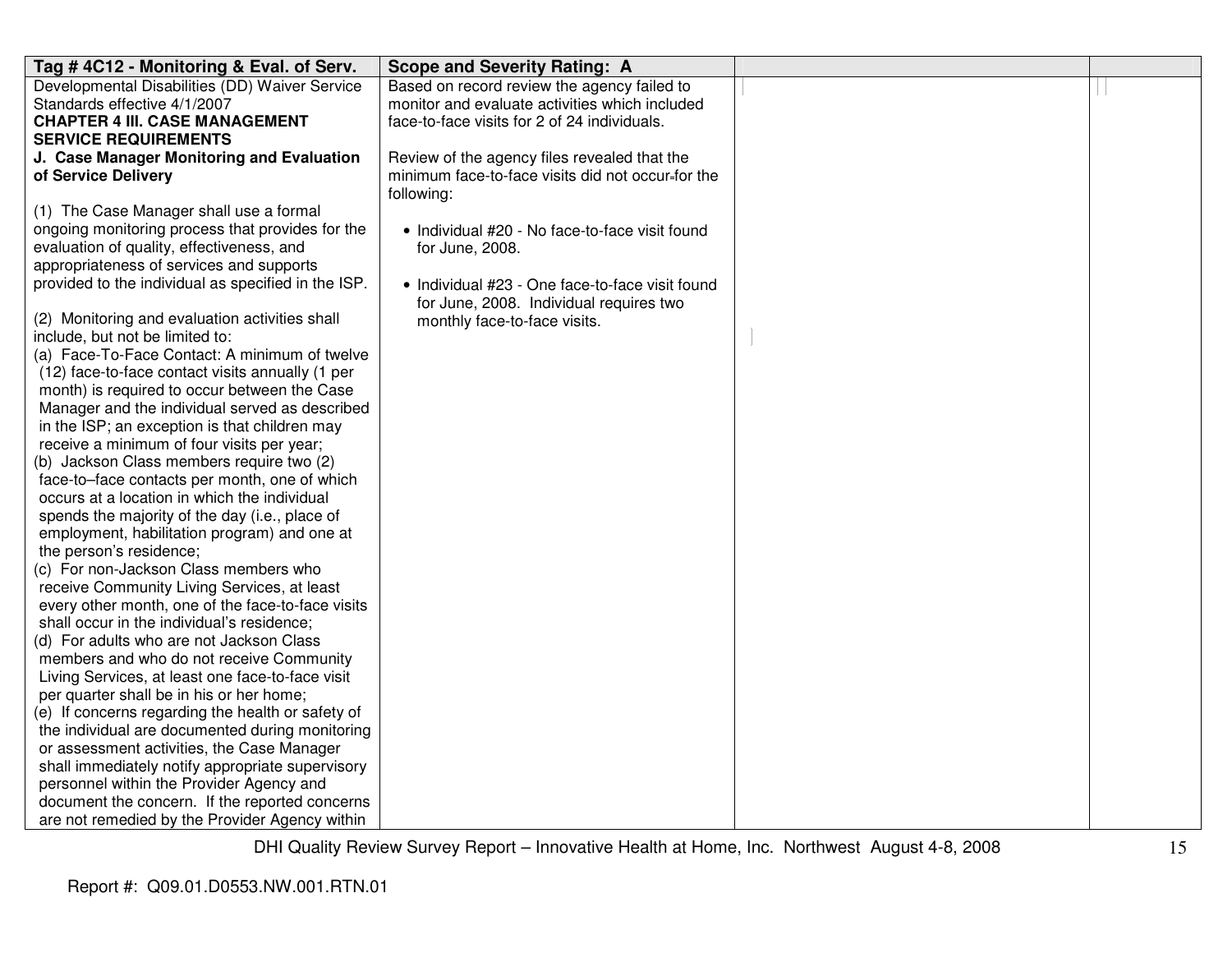| a reasonable, mutually agreed period of time,        |  |  |
|------------------------------------------------------|--|--|
| the concern shall be reported in writing to the      |  |  |
| respective DDSD Regional Office and/or the           |  |  |
| Division of Health Improvement (DHI) as              |  |  |
| appropriate to the nature of the concern. Unless     |  |  |
| the nature of the concern is urgent, no more         |  |  |
| than fifteen (15) working days shall be allowed      |  |  |
| for remediation or development of an                 |  |  |
| acceptable plan of remediation. This does not        |  |  |
| preclude the Case Managers' obligation to            |  |  |
| report abuse, neglect or exploitation as required    |  |  |
| by New Mexico Statute.                               |  |  |
| (f) Service monitoring for children: When a          |  |  |
| parent chooses fewer than twelve (12) annual         |  |  |
| units of case management, the Case Manager           |  |  |
| will inform the parent of the parent's               |  |  |
| responsibility for the monitoring and evaluation     |  |  |
| activities during the months he or she does not      |  |  |
| receive case management services,                    |  |  |
| (g) It is appropriate to conduct face-to-face visits |  |  |
| with the individual both during the time the         |  |  |
| individual is receiving a service and during         |  |  |
| times the individual is not receiving a service.     |  |  |
| The preferences of the individual shall be taken     |  |  |
| into consideration when scheduling a visit. Visits   |  |  |
| may be scheduled in advance or be                    |  |  |
| unannounced visits depending on the nature of        |  |  |
| the need in monitoring service delivery for the      |  |  |
| individual.                                          |  |  |
| (h) Communication with IDT members: Case             |  |  |
| Managers shall facilitate and maintain               |  |  |
| communication with the individual or his or her      |  |  |
| representative, other IDT members, providers         |  |  |
| and other relevant parties to ensure the             |  |  |
| individual receives maximum benefit of his or her    |  |  |
| services. Case Managers need to ensure that          |  |  |
| any needed adjustments to the service plan are       |  |  |
| made, where indicated. Concerns identified           |  |  |
| through communication with teams that are not        |  |  |
| remedied within a reasonable period of time          |  |  |
| shall be reported in writing to the respective       |  |  |
| regional office and/or the Division of Health        |  |  |
| Improvements, as appropriate to the concerns.        |  |  |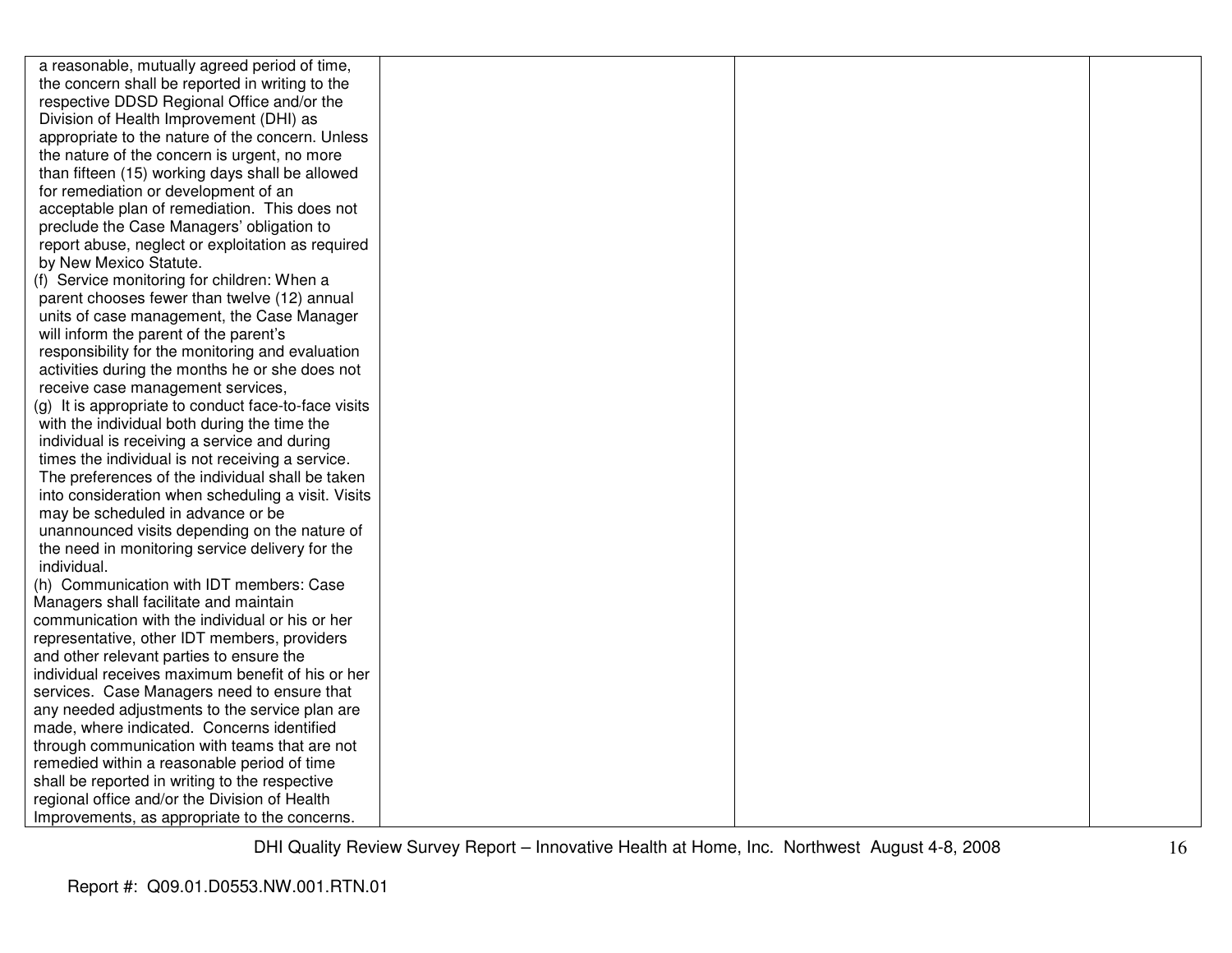| Tag #4C15 - QA Requirements                                                             | <b>Scope and Severity Rating: B</b>              |  |
|-----------------------------------------------------------------------------------------|--------------------------------------------------|--|
| Developmental Disabilities (DD) Waiver Service                                          | Based on record review the Agency failed to      |  |
| Standards effective 4/1/2007                                                            | assure that reports and ISPs meet required       |  |
| <b>CHAPTER 4 IV. CASE MANAGEMENT</b>                                                    | timelines and include the required content for 7 |  |
| PROVIDER AGENCY REQUIREMENTS                                                            | of 17 individuals.                               |  |
| C. Quality Assurance Requirements: Case                                                 |                                                  |  |
| Management Provider Agencies will use an                                                | The following quarterly/bi-annual reports were   |  |
| Internal Quality Assurance and Improvement                                              | not found:                                       |  |
| Plan that must be submitted to and reviewed by                                          |                                                  |  |
| the Statewide Case Management Coordinator,                                              | • Community Living Quarterly Reports:            |  |
| that shall include but is not limited to the                                            |                                                  |  |
| following:                                                                              | ° Individual #3 (December 2007 - May, 2008       |  |
| Case Management Provider Agencies are<br>(1)                                            |                                                  |  |
| to:                                                                                     | ° Individual #7 (September 2007 - April          |  |
| Use a formal ongoing monitoring protocol<br>(a)                                         | 2008)                                            |  |
| that provides for the evaluation of quality,                                            |                                                  |  |
| effectiveness and continued need for                                                    | ° Individual #17 (September 2007- May            |  |
| services and supports provided to the                                                   | 2008                                             |  |
| individual. This protocol shall be written<br>and its implementation documented.        |                                                  |  |
|                                                                                         | ° Individual #18 (January 2007 - July 2008)      |  |
| Assure that reports and ISPs meet required<br>(b)                                       |                                                  |  |
| timelines and include required content.                                                 | • Adult Habilitation Quarterly Reports:          |  |
| Conduct a quarterly review of progress<br>(c)                                           |                                                  |  |
| reports from service providers to verify that                                           | ° Individual #7 (September 2007 - April          |  |
| the individual's desired outcomes and                                                   | 2008)                                            |  |
| action plans remain appropriate and                                                     |                                                  |  |
| realistic.                                                                              | ° Individual #12 (January 2008 - June 2008)      |  |
|                                                                                         |                                                  |  |
| (i) If the service providers' quarterly reports                                         | ° Individual #17 (September 2007- April          |  |
| are not received by the Case Management                                                 | 2008)                                            |  |
| Provider Agency within fourteen (14) days<br>following the end of the quarter, the Case | • Behavioral Therapy Quarterly Reports:          |  |
| Management Provider Agency is to contact                                                |                                                  |  |
| the service provider in writing requesting                                              | ° Individual #15 (January 2008 - June 2008)      |  |
| the report within one week from that date.                                              |                                                  |  |
|                                                                                         | ° Individual #21 (January 2008 - June 2008)      |  |
| (ii) If the quarterly report is not received within                                     |                                                  |  |
| one week of the written request, the Case                                               |                                                  |  |
| Management Provider Agency is to contact                                                |                                                  |  |
| the respective DDSD Regional Office in                                                  |                                                  |  |
| writing within one business day for                                                     |                                                  |  |
| assistance in obtaining required reports.                                               |                                                  |  |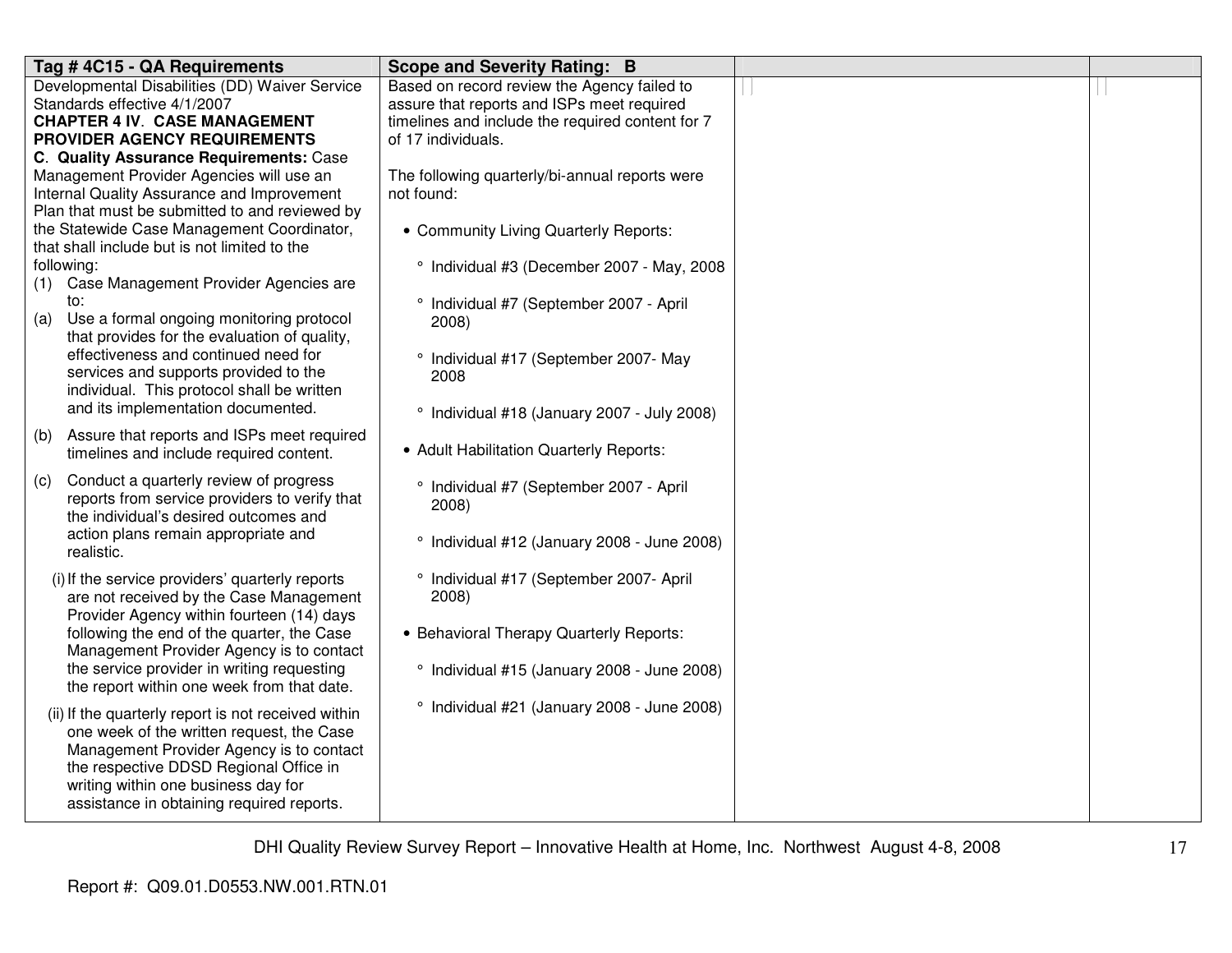| (d) | Assure at least quarterly that Crisis<br>Prevention/Intervention Plans are in place<br>in the residence and at the Provider Agency<br>of the Day Services for all individuals who<br>have chronic medical condition(s) with<br>potential for life threatening complications<br>and/or who have behavioral challenge(s)<br>that pose a potential for harm to themselves<br>or others.                                                                                                                                                               |  |  |
|-----|----------------------------------------------------------------------------------------------------------------------------------------------------------------------------------------------------------------------------------------------------------------------------------------------------------------------------------------------------------------------------------------------------------------------------------------------------------------------------------------------------------------------------------------------------|--|--|
| (e) | Assure at least quarterly that a current<br>Health Care Plan (HCP) is in place in the<br>residence and day service site for<br>individuals who receive Community Living<br>or Day Services and who have a HAT score<br>of 4, 5, or 6. During face-to-face visits and<br>review of quarterly reports, the Case<br>Manager is required to verify that the Health<br>Care Plan is being implemented.                                                                                                                                                  |  |  |
| (f) | Assure that Community Living Services are<br>delivered in accordance with standards,<br>including responsibility of the IDT Members<br>to plan for at least 30 hours per week of<br>planned activities outside the residence. If<br>this is not possible due to the needs of the<br>individual, a goal shall be developed that<br>focuses on appropriate levels of community<br>integration. These activities do not need to<br>be limited to paid supports but may include<br>independent or leisure activities appropriate<br>to the individual. |  |  |
| (g) | Perform annual satisfaction surveys with<br>individuals regarding case management<br>services. A copy of the summary is due<br>each December 10 <sup>th</sup> to the respective<br>DDSD Regional Office, along with a<br>description of actions taken to address<br>suggestions and problems identified in the<br>survey.                                                                                                                                                                                                                          |  |  |
| (h) | Maintain regular communication with all<br>providers delivering services and products                                                                                                                                                                                                                                                                                                                                                                                                                                                              |  |  |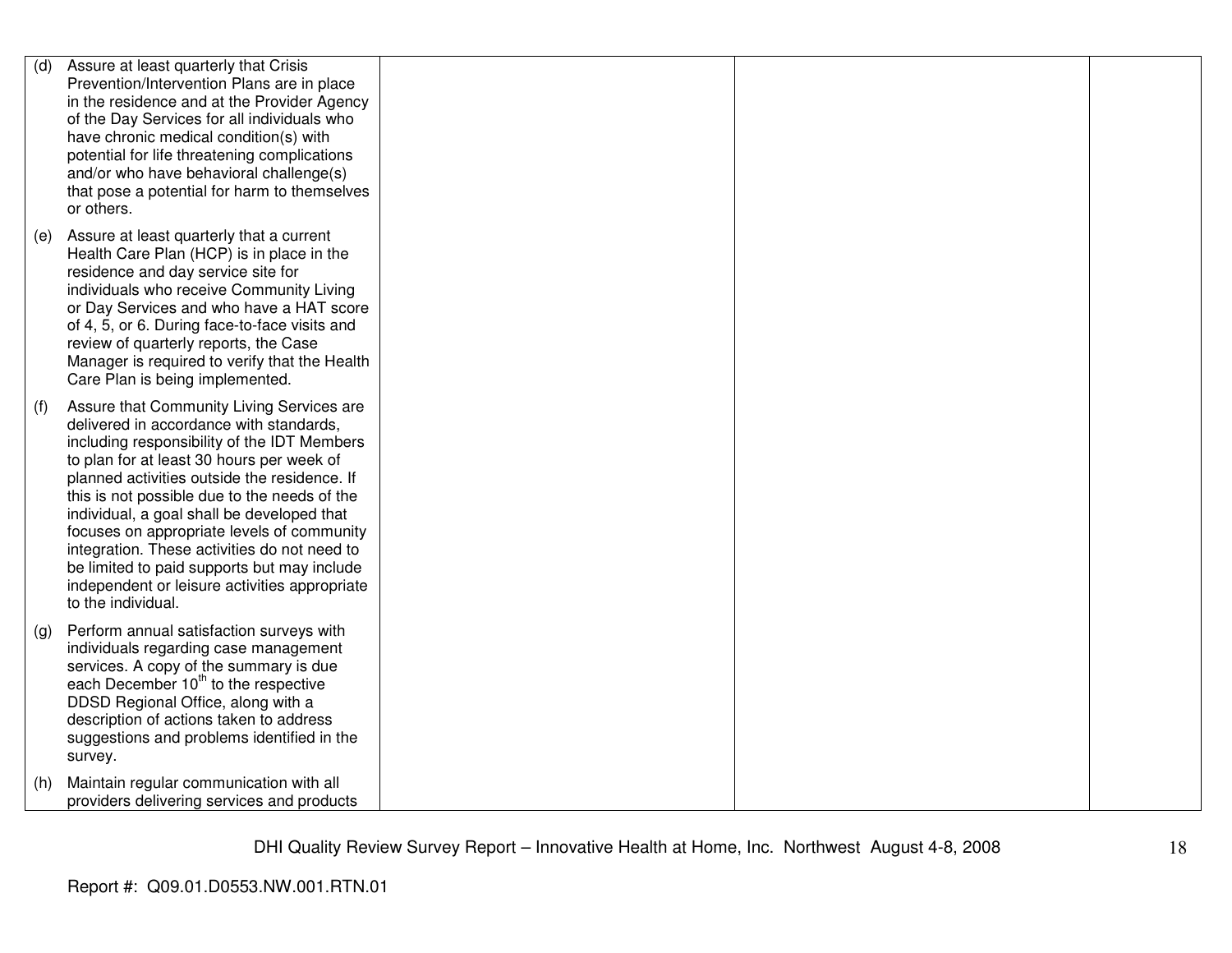|         | to the individual.                                                                                                                                                                                                                                                                                                                                                                                                                                                                                                                                                                                       |  |  |
|---------|----------------------------------------------------------------------------------------------------------------------------------------------------------------------------------------------------------------------------------------------------------------------------------------------------------------------------------------------------------------------------------------------------------------------------------------------------------------------------------------------------------------------------------------------------------------------------------------------------------|--|--|
| (i)     | Establish and implement a written<br>grievance procedure.                                                                                                                                                                                                                                                                                                                                                                                                                                                                                                                                                |  |  |
| (j)     | Notify appropriate supervisory personnel<br>within the Provider Agency if concerns are<br>noted during monitoring or assessment<br>activities related to any of the above<br>requirements. If such concerns are not<br>remedied by the Provider Agency within a<br>reasonable mutually agreed period of time,<br>the concern shall be reported in writing to<br>the respective DDSD Regional Office<br>and/or DHI as appropriate to the nature of<br>the concern. This does not preclude Case<br>Managers' obligations to report abuse,<br>neglect or exploitation as required by New<br>Mexico Statute. |  |  |
| (k)     | Utilize and submit the "Request for DDSD<br>Regional Office Intervention" form as<br>needed, such as when providers are not<br>responsive in addressing a quality<br>assurance concern. The Case Management<br>Provider Agency is required to keep a copy<br>in the individual's file.                                                                                                                                                                                                                                                                                                                   |  |  |
| Ethics: | (2) Case Managers and Case Management<br>Provider Agencies are required to promote and<br>comply with the Case Management Code of                                                                                                                                                                                                                                                                                                                                                                                                                                                                        |  |  |
| (a)     | Case Managers shall provide the<br>individual/guardian with a copy of the Code<br>of Ethics when Addendum A is signed.                                                                                                                                                                                                                                                                                                                                                                                                                                                                                   |  |  |
|         | (b) Complaints against a Case Manager for<br>violation of the Code of Ethics brought to<br>the attention of DDSD will be sent to the<br>Case Manager's supervisor who is required<br>to respond within 10 working days to DDSD<br>with detailed actions taken. DDSD reserves<br>the right to forward such complaints to the<br>IRC.                                                                                                                                                                                                                                                                      |  |  |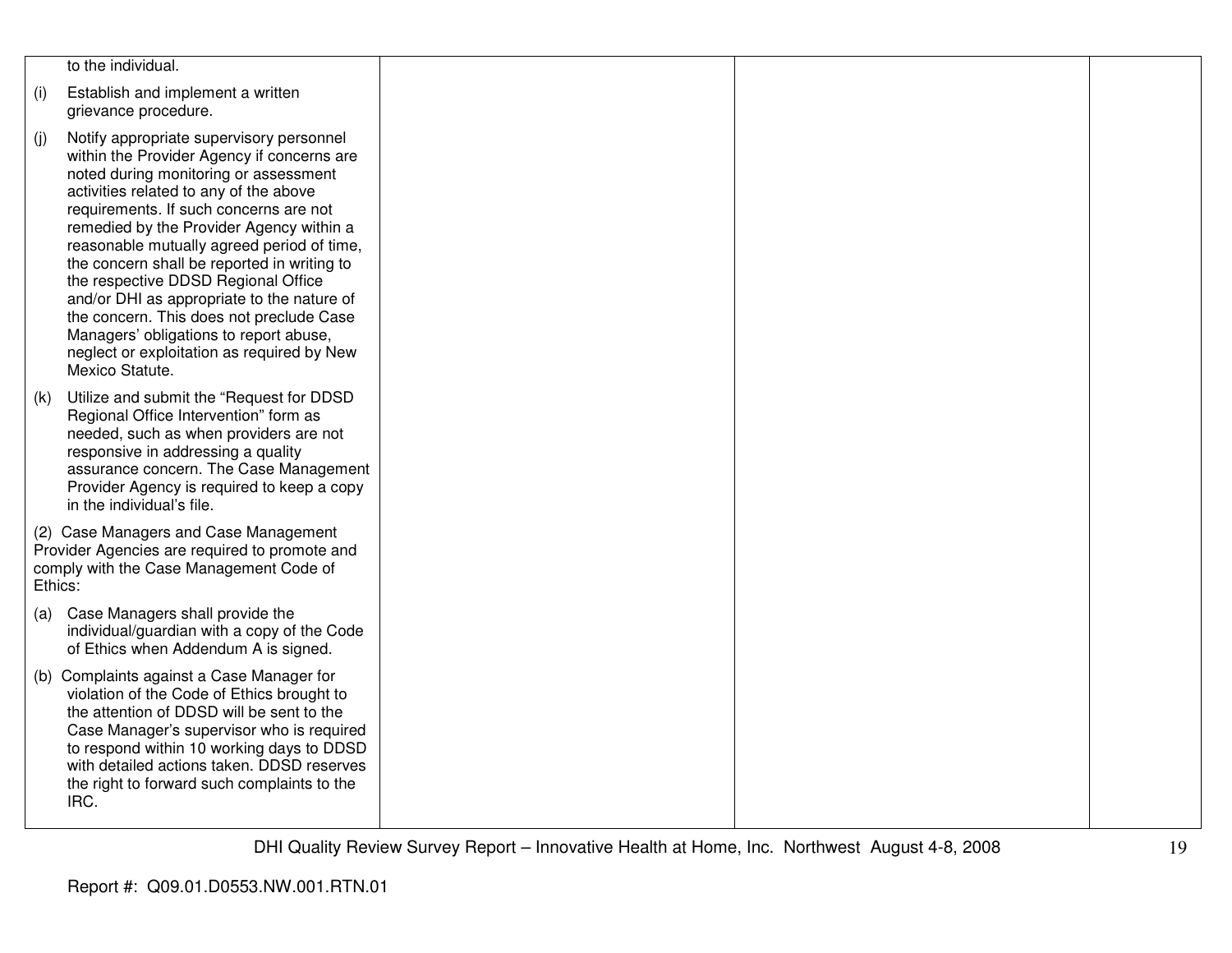| Tag #4C17 - Case Mgr. Qualifications               | <b>Scope and Severity Rating: B</b>                 |  |
|----------------------------------------------------|-----------------------------------------------------|--|
| Developmental Disabilities (DD) Waiver Service     | Based on record review, the Agency failed to        |  |
| Standards effective 4/1/2007                       | ensure that Training requirements were met for      |  |
| <b>CHAPTER 4 IV. CASE MANAGEMENT</b>               | 2 of 5 Case Managers                                |  |
| PROVIDER AGENCY REQUIREMENTS                       |                                                     |  |
| E. Case Manager Qualifications: Case               | Review of Case Manager training records found       |  |
| Managers, whether subcontracting or employed       | no evidence of the following required               |  |
| by a Provider Agency, shall meet these             | DOH/DDSD trainings being completed:                 |  |
| requirements:                                      |                                                     |  |
|                                                    | Pre-Service Manual (#26 & 30)<br>$\bullet$          |  |
| (1) Case Managers shall possess these              |                                                     |  |
| qualifications:                                    | Participatory Communication and Choice<br>$\bullet$ |  |
| (a) Licensed social worker, as defined by the      | Making (#30)                                        |  |
| NM Board of Social Work Examiners; or              |                                                     |  |
| Licensed registered nurse as defined by the<br>(b) | ISP Critique (#30)<br>$\bullet$                     |  |
| NM Board of Nursing; or                            |                                                     |  |
| Bachelor's or Master's degree in social<br>(c)     | Level 1 Health (#30)<br>$\bullet$                   |  |
| work, psychology, counseling, nursing,             |                                                     |  |
| special education, or closely related field;       | Promoting Effective Teamwork (#26)                  |  |
| and                                                |                                                     |  |
| Have one-year clinical experience, related<br>(d)  |                                                     |  |
| to the target population, working in any of        |                                                     |  |
| the following settings:                            |                                                     |  |
| Home health or community health<br>(i)             |                                                     |  |
| program;                                           |                                                     |  |
| (ii) Hospital;                                     |                                                     |  |
| (iii) Private practice;                            |                                                     |  |
| (iv) Publicly funded institution or long-term      |                                                     |  |
| care program;                                      |                                                     |  |
| (v) Mental health program;                         |                                                     |  |
| (vi) Community based social service                |                                                     |  |
| program; or                                        |                                                     |  |
| (vii) Other programs addressing the needs          |                                                     |  |
| of special populations, e.g., school.              |                                                     |  |
| Have a working knowledge of the health<br>(e)      |                                                     |  |
| and social resources available within a            |                                                     |  |
| region.                                            |                                                     |  |
|                                                    |                                                     |  |
| (2) Within specified timelines, Case Managers      |                                                     |  |
| shall meet the requirements for training specified |                                                     |  |
| in the DDSD policy governing the training          |                                                     |  |
| requirements for Case Managers serving             |                                                     |  |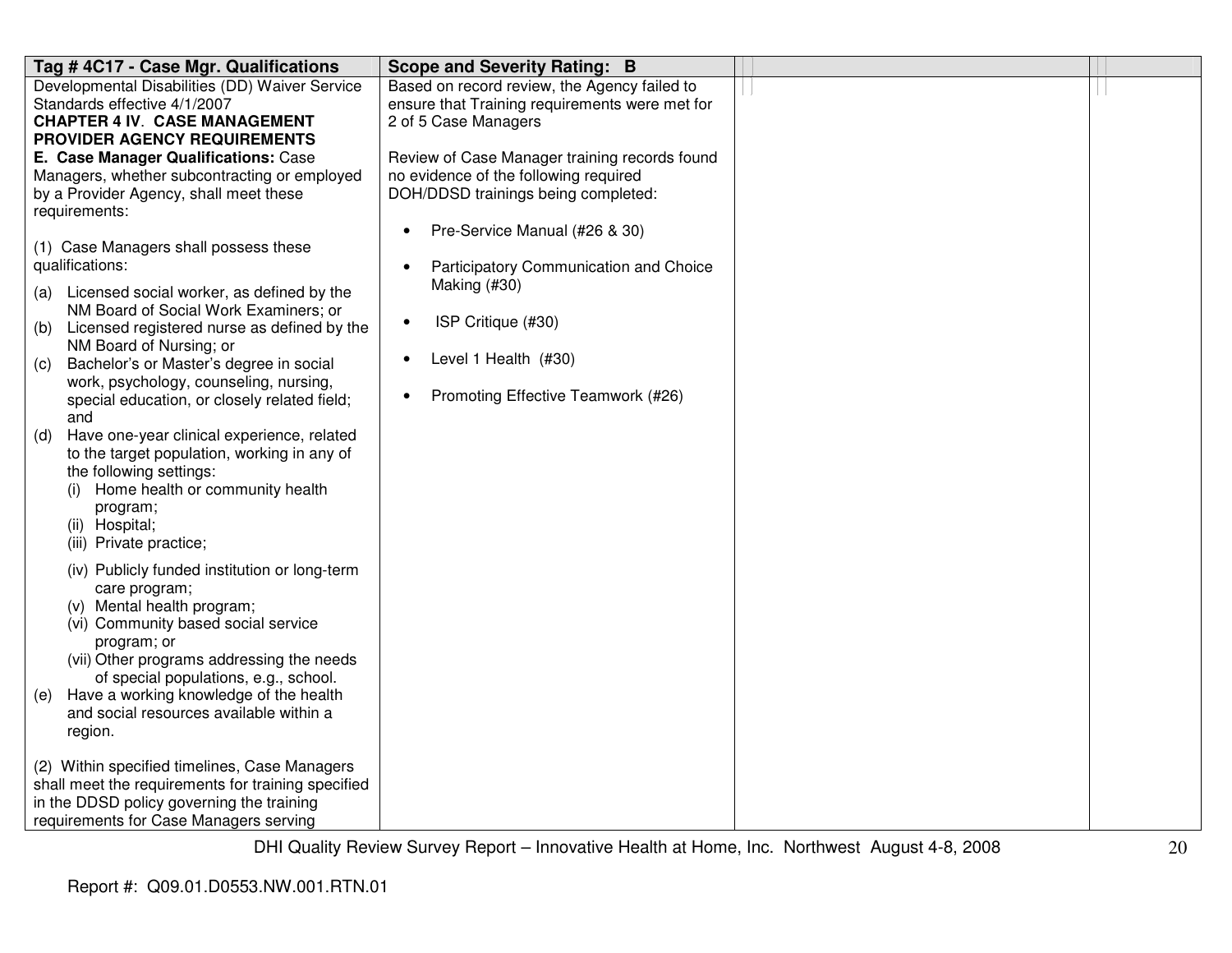|             | individuals with developmental disabilities. All   |  |  |
|-------------|----------------------------------------------------|--|--|
|             | Case Management Provider Agencies are              |  |  |
|             | required to report required personnel training     |  |  |
|             | status to the DDSD Statewide Training Database     |  |  |
| as follows: |                                                    |  |  |
|             | (a) Initial comprehensive personnel status         |  |  |
|             | report (name, date of hire, identification         |  |  |
|             | number category) on all required personnel         |  |  |
|             | to be submitted to DDSD Statewide                  |  |  |
|             | Training Database within the first ninety          |  |  |
|             | (90) calendar days of providing services; &        |  |  |
| (b)         | Quarterly personnel update reports sent to         |  |  |
|             | DDSD Statewide Training Database to                |  |  |
|             | reflect new hires, terminations, or agency         |  |  |
|             | position changes, and name changes.                |  |  |
|             | (3) Prior written approval from DDSD is required   |  |  |
|             | for any person providing services as an intern in  |  |  |
|             | Case Management. If approval is granted,           |  |  |
|             | DDSD reserves the right to add conditions (i.e.,   |  |  |
|             | supervisor review and sign off on quality of work) |  |  |
|             | that shall be adhered to and may rescind the       |  |  |
|             | approval at any time for any reason.               |  |  |
|             |                                                    |  |  |
|             | (4) Written approval from DDSD is required for     |  |  |
|             | any person applying to be a Case Management        |  |  |
|             | subcontractor before the person is hired.          |  |  |
|             | (5) Exception: If a Case Management Provider       |  |  |
|             | Agency has made reasonable efforts to recruit      |  |  |
|             | Case Management personnel with the required        |  |  |
|             | qualifications without success, that Case          |  |  |
|             | Management Provider Agency may request an          |  |  |
|             | exception from the Case Manager Qualifications     |  |  |
|             | from the DDSD Central Office as per the            |  |  |
|             | following procedure:                               |  |  |
|             |                                                    |  |  |
| (a)         | The requesting Provider Agency will                |  |  |
|             | describe and document all efforts made to          |  |  |
|             | recruit Case Managers with the required            |  |  |
|             | qualifications and the results of those            |  |  |
|             | efforts.                                           |  |  |
| (b)         | The requesting Provider Agency will                |  |  |
|             | describe and document in detail the                |  |  |
|             | relevant educational, employment,                  |  |  |
|             | volunteer, familial, and other experience          |  |  |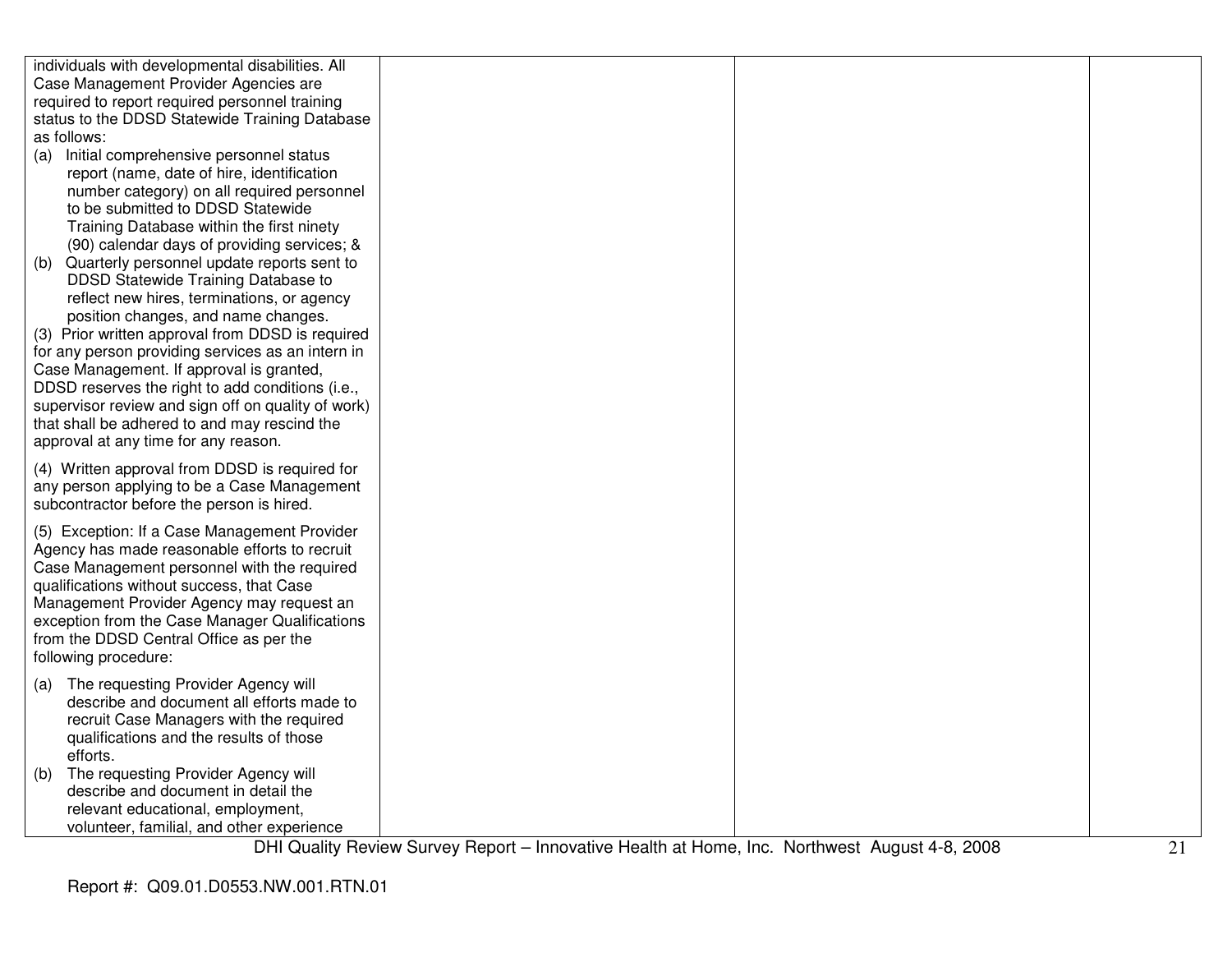| than English.<br>at any time for any reason. | that will qualify the prospective candidate<br>for successful employment as a Case<br>Manager. Consideration may be given for<br>unique skills needed by the Provider<br>Agency such as fluency in a language other<br>(c) If the exception is granted, DDSD reserves<br>the right to add conditions (e.g., specific<br>training, supervisory oversight) that shall be<br>adhered to and may rescind the exception |  |  |
|----------------------------------------------|--------------------------------------------------------------------------------------------------------------------------------------------------------------------------------------------------------------------------------------------------------------------------------------------------------------------------------------------------------------------------------------------------------------------|--|--|
|                                              |                                                                                                                                                                                                                                                                                                                                                                                                                    |  |  |
|                                              |                                                                                                                                                                                                                                                                                                                                                                                                                    |  |  |
|                                              |                                                                                                                                                                                                                                                                                                                                                                                                                    |  |  |